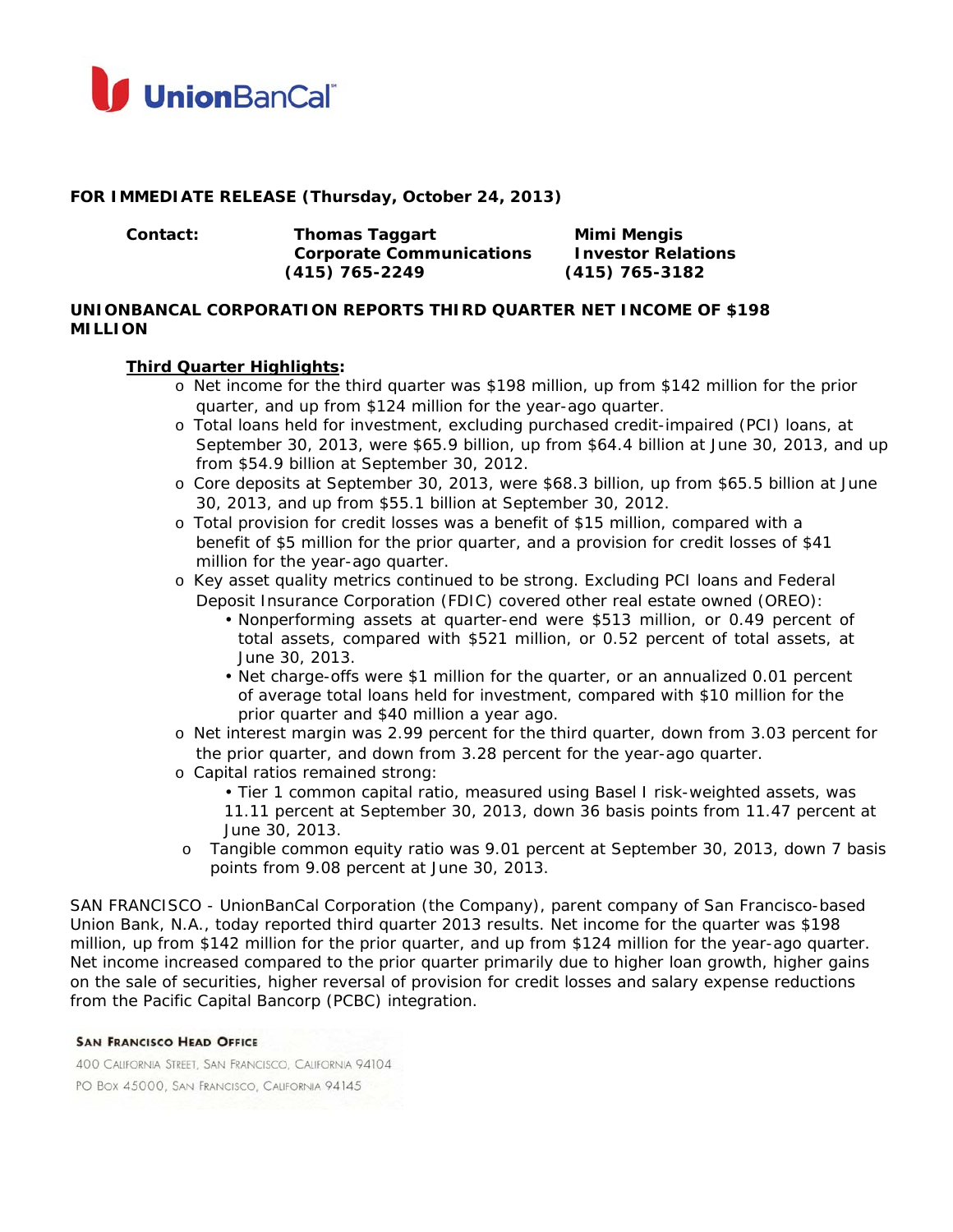# Summary of Third Quarter Results

# Third Quarter Total Revenue

For third quarter 2013, total revenue (net interest income plus noninterest income) was \$919 million, up \$46 million compared with second quarter 2013. Net interest income increased 2 percent, and noninterest income increased 16 percent. The net interest margin was 2.99 percent, down 4 basis points from 3.03 percent for the prior quarter.

Net interest income for third quarter 2013 was \$685 million, up \$13 million, or 2 percent, compared with second quarter 2013. The increase in net interest income was primarily due to higher commercial and industrial, commercial mortgage, and residential mortgage balances.

Average total loans held for investment, excluding PCI loans, increased \$2.9 billion, or 5 percent, compared with second quarter 2013, primarily due to organic growth in commercial and industrial loans and the residential and commercial mortgage portfolios. Average total deposits increased \$2.1 billion, or 3 percent, during the quarter, primarily due to organic retail deposit growth. Average interest bearing deposits increased \$1.9 billion, or 4 percent, and average noninterest bearing deposits increased \$0.2 billion, or 1 percent.

For third quarter 2013, noninterest income was \$234 million, up \$33 million, or 16 percent, compared with second quarter 2013, primarily due to higher net gains on the sale of securities and higher merchant banking fees

Compared to third quarter 2012, total revenue grew \$76 million, with net interest income up 6 percent and noninterest income up 19 percent. Net interest income increased \$39 million compared with the year-ago quarter, primarily due to loan growth, largely offset by a lower net interest margin. The net interest margin declined 29 basis points, primarily due to lower yields on loans and securities.

Average total loans held for investment, excluding PCI loans, increased \$10.5 billion, or 19 percent, compared with third quarter 2012, primarily due to the acquisition of PCBC which closed in the fourth quarter of 2012, the PB Capital acquisition which closed in the second quarter of 2013, and organic loan growth. Average total deposits increased \$13.0 billion compared with the third quarter of 2012, primarily due to organic growth, with average interest bearing deposits up \$9.5 billion, or 22 percent, and average noninterest bearing deposits up \$3.6 billion, or 17 percent.

Noninterest income increased \$37 million, or 19 percent, compared with third quarter 2012, primarily due to the gain on the sale of certain affiliated mutual funds, higher net gains on the sale of securities, higher trust and investment management fees, which increased primarily due to higher fees on assets under management, and higher merchant banking fees.

# Third Quarter Noninterest Expense

Noninterest expense for third quarter 2013 was \$689 million, down \$13 million compared with second quarter 2013. Staff expense decreased \$22 million, primarily reflecting salary expense reductions from the PCBC integration as well as annual seasonal factors. Non-staff expense increased \$9 million, primarily due to increases in professional service fees and on the FDIC clawback liability.

Noninterest expense for third quarter 2013 was up \$51 million, or 8 percent, compared with third quarter 2012. Staff expense increased \$35 million, primarily due to acquisition-related activity. Nonstaff expense increased \$16 million, primarily due to one-time costs associated with the PCBC acquisition.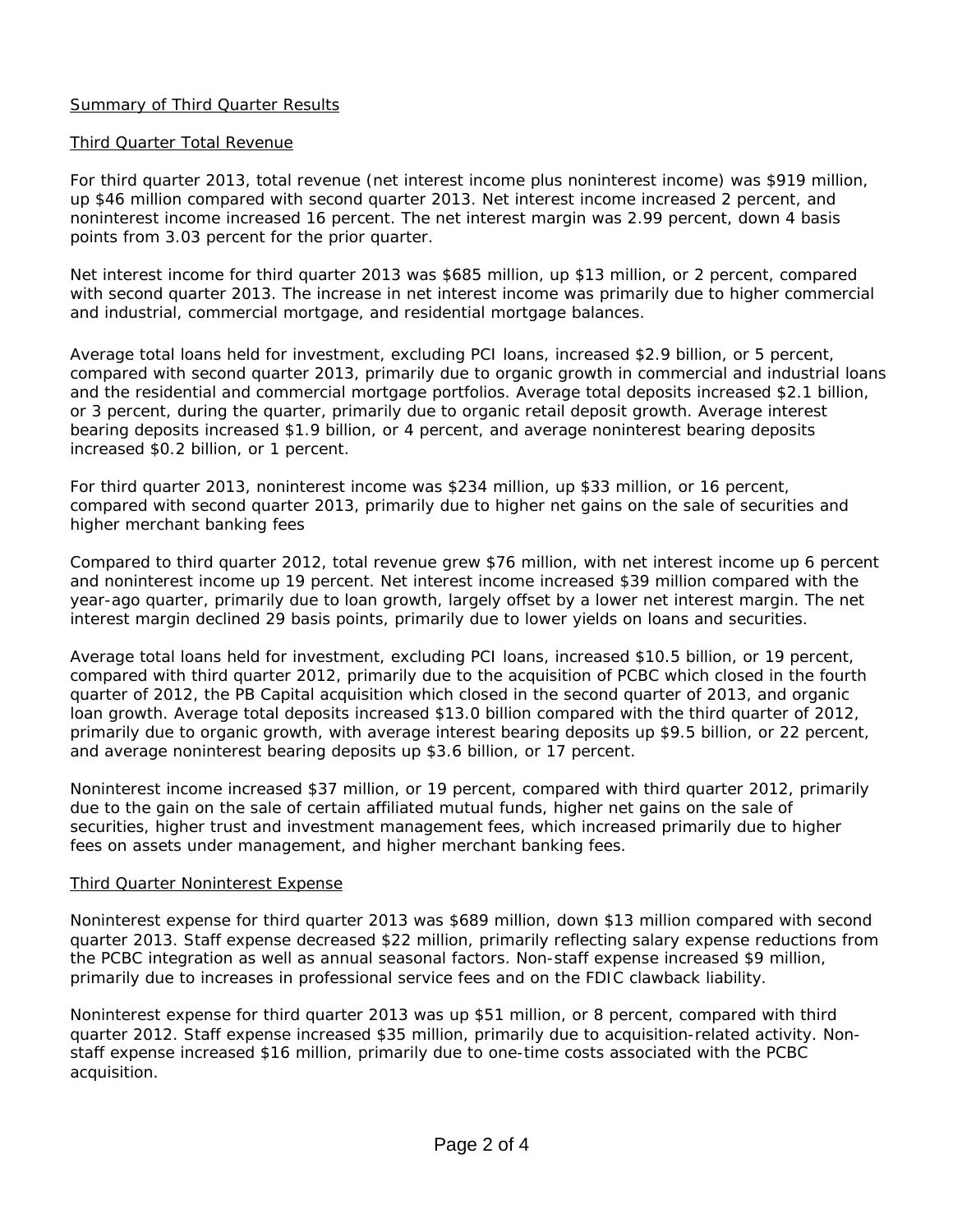# Taxes

The effective tax rate for third quarter 2013 was 22 percent, compared with an effective tax rate of 20 percent for second quarter 2013.

# Balance Sheet

At September 30, 2013, the Company had total assets of \$105.5 billion, up \$3.2 billion compared with June 30, 2013, primarily due to an increase in cash and equivalents resulting from a senior note issuance in late September and organic loan growth. At September 30, 2013, total deposits were \$79.4 billion, up \$2.0 billion compared with June 30, 2013, primarily reflecting organic retail deposit growth. Core deposits at September 30, 2013, were \$68.3 billion, up \$2.8 billion, or 4 percent, compared with June 30, 2013.

# Credit Quality

Credit quality continued to be strong during the third quarter of 2013, reflected by a net recovery of loans charged-off in the third quarter, and continued decreases in both nonperforming assets and criticized loans.

Excluding PCI loans and FDIC covered OREO, nonperforming assets ended the quarter at \$513 million, or 0.49 percent of total assets; compared with \$521 million, or 0.52 percent of total assets, at June 30, 2013; and \$526 million, or 0.60 percent of total assets, at September 30, 2012.

Excluding PCI loans and FDIC covered OREO, net charge-offs were \$1 million for third quarter 2013, or an annualized 0.01 percent of average total loans. This was improved from net chargeoffs of \$10 million, or an annualized 0.06 percent of average total loans, in second quarter 2013; and down from net charge-offs of \$40 million, or an annualized 0.29 percent of average total loans, for third quarter 2012. The total provision for credit losses is comprised of the provision for loan losses and the provision for losses on off-balance sheet commitments, which is classified in noninterest expense. In the third quarter 2013, the provision for loan losses was a benefit of \$16 million and the provision for losses on off-balance sheet commitments was \$1 million, for a total provision for credit losses benefit of \$15 million. This compares with a total provision for credit losses benefit of \$5 million for second quarter 2013. The primary driver of the lower total provision was improved credit quality in the non-PCI portfolio.

The allowance for credit losses as a percent of total loans, excluding PCI loans, was 1.12 percent at September 30, 2013, compared with 1.18 percent at June 30, 2013, and 1.43 percent at September 30, 2012. The allowance for credit losses as a percent of nonaccrual loans, excluding PCI loans, was 150 percent at September 30, 2013, compared with 153 percent at June 30, 2013, and 155 percent at September 30, 2012.

# **Capital**

The Company's stockholder's equity was \$12.5 billion at September 30, 2013. Tangible common equity was \$9.2 billion, up \$222 million, or 2 percent, from June 30, 2013. The Company's tangible common equity ratio was 9.01 percent at September 30, 2013, down 7 basis points from 9.08 percent at June 30, 2013, primarily due to asset growth. The Basel I Tier 1 common and Tier 1 risk-based capital ratios were 11.11 percent and 11.18 percent, respectively, at September 30, 2013. Additionally, the Basel I Total risk-based capital ratio was 13.13 percent at September 30, 2013.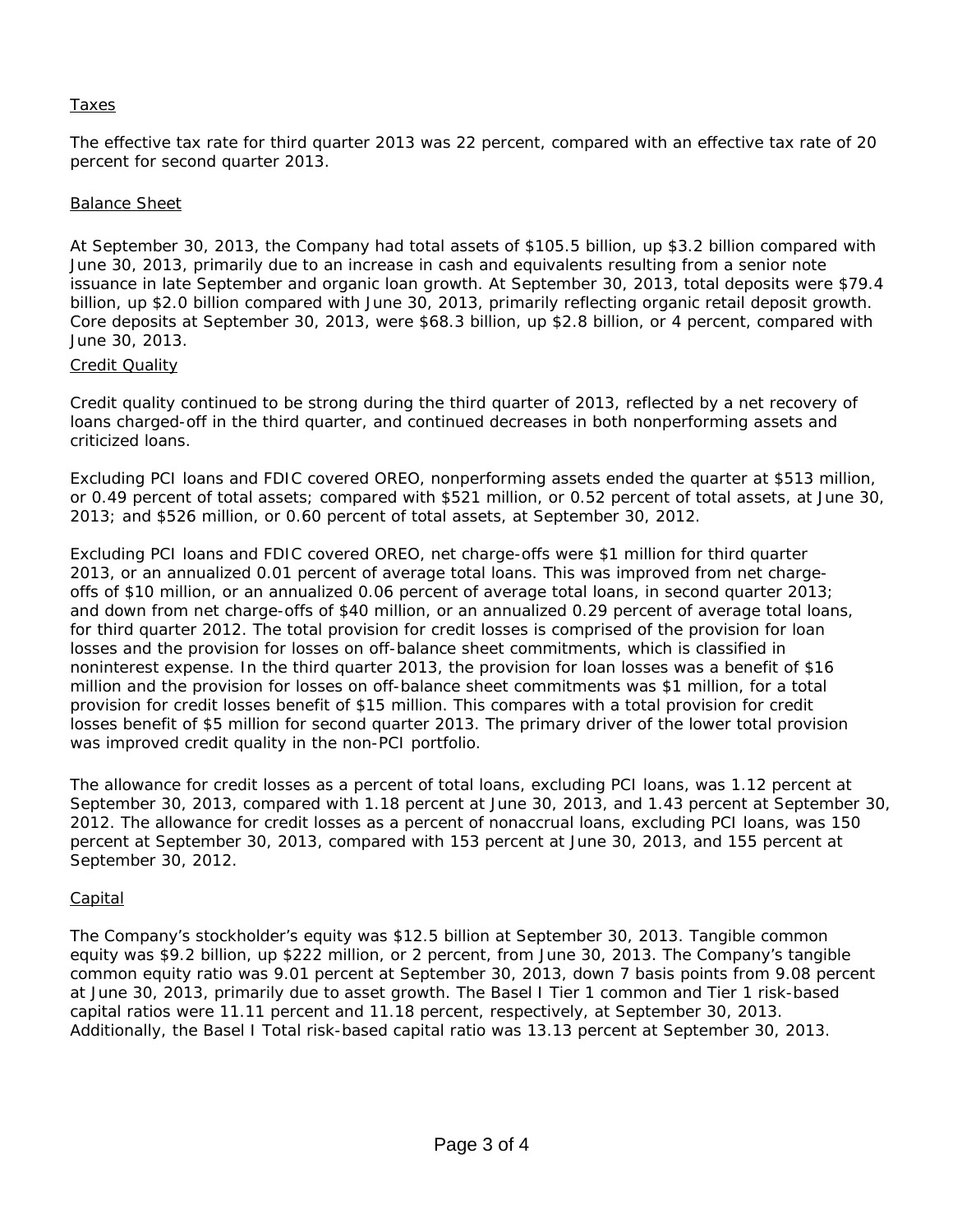# Non-GAAP Financial Measures

This press release contains certain references to financial measures identified as excluding PCI loans, FDIC covered OREO, privatization transaction impact, foreclosed asset expense and other credit costs, (reversal of) provision for losses on off-balance sheet commitments, productivity initiative costs and gains, low income housing credit (LIHC) investment amortization expense, expenses of the LIHC consolidated variable interest entities, merger costs related to acquisitions, debt termination fees from balance sheet repositioning, or intangible asset amortization, which are adjustments from comparable measures calculated and presented in accordance with accounting principles generally accepted in the United States of America (GAAP). These financial measures, as used herein, differ from financial measures reported under GAAP in that they exclude unusual or non-recurring charges, losses or credits. This press release identifies the specific items excluded from the comparable GAAP financial measure in the calculation of each non-GAAP financial measure. Management believes that financial presentations excluding the impact of these items provide useful supplemental information which is important to a proper understanding of the Company's business results. This press release also includes additional capital ratios (the tangible common equity and Basel I Tier 1 common capital ratios) to facilitate the understanding of the Company's capital structure and for use in assessing and comparing the quality and composition of UnionBanCal's capital structure to other financial institutions. These presentations should not be viewed as a substitute for results determined in accordance with GAAP, nor are they necessarily comparable to non-GAAP financial measures presented by other companies.

Headquartered in San Francisco, UnionBanCal Corporation is a financial holding company with assets of \$105.5 billion at September 30, 2013. Its primary subsidiary, Union Bank, N.A., provides an array of financial services to individuals, small businesses, middle-market companies, and major corporations. The bank operated 422 branches in California, Washington, Oregon, Texas, Illinois, and New York as well as 2 international offices, on September 30, 2013. UnionBanCal Corporation is a wholly-owned subsidiary of The Bank of Tokyo-Mitsubishi UFJ, Ltd., which is a subsidiary of Mitsubishi UFJ Financial Group, Inc. Union Bank is a proud member of the Mitsubishi UFJ Financial Group (MUFG, NYSE:MTU), one of the world's largest financial organizations. Visit www.unionbank.com for more information.

**###**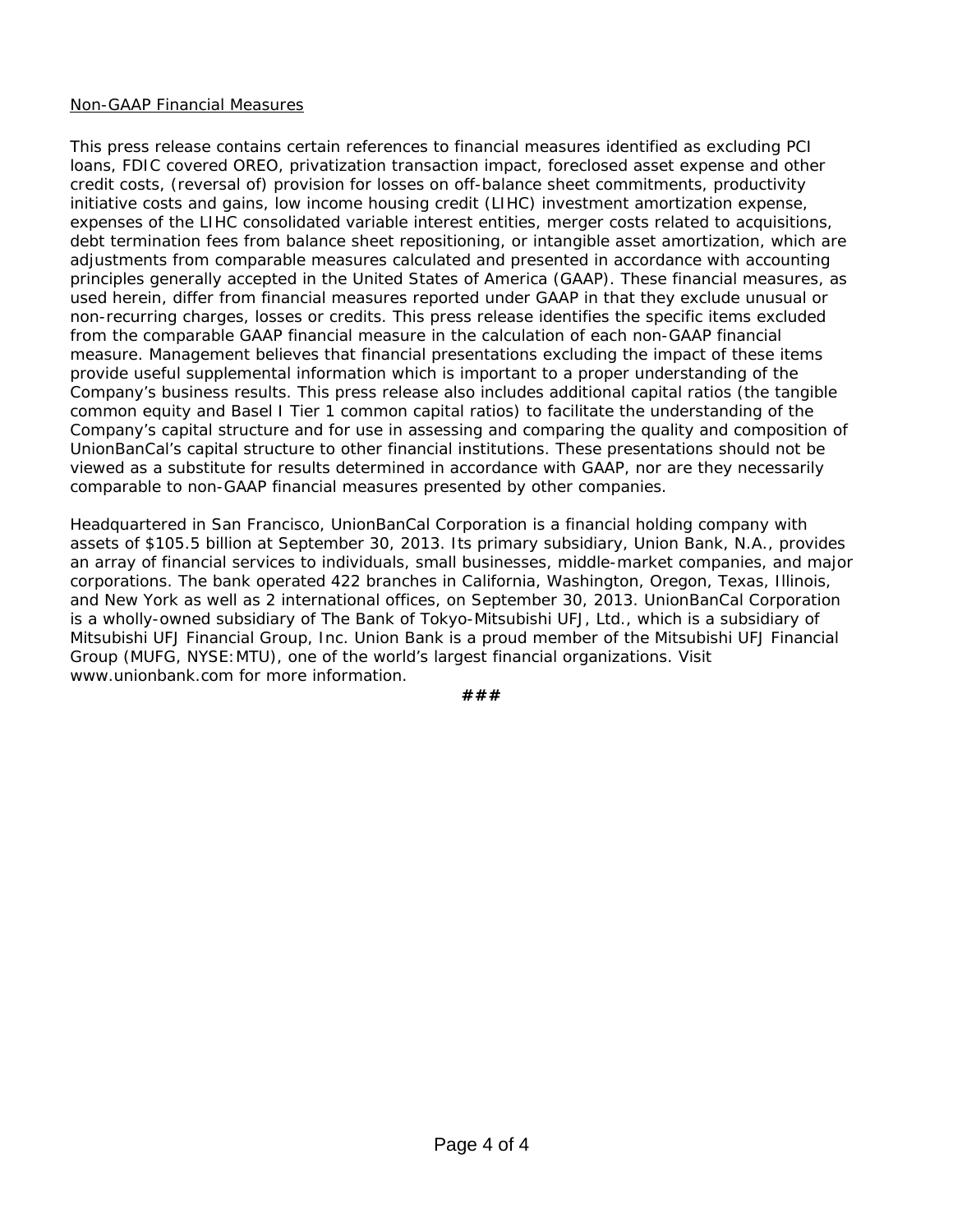#### **UnionBanCal Corporation and Subsidiaries Financial Highlights (Unaudited)**

|                                                                                      |               |                  | <b>Percent Change to</b><br>September 30, 2013 from |                  |   |                                                   |               |                  |              |                  |                                |                |  |
|--------------------------------------------------------------------------------------|---------------|------------------|-----------------------------------------------------|------------------|---|---------------------------------------------------|---------------|------------------|--------------|------------------|--------------------------------|----------------|--|
|                                                                                      |               | September 30,    |                                                     | <b>June 30.</b>  |   | As of and for the Three Months Ended<br>March 31. |               | December 31.     |              | September 30,    | <b>June 30.</b>                | September 30,  |  |
| (Dollars in millions)                                                                |               | 2013             |                                                     | $2013^{(1)}$     |   | $2012^{(1)}$                                      |               | $2012^{(1)}$     | $2012^{(1)}$ |                  | 2013                           | 2012           |  |
| <b>Results of operations:</b>                                                        |               |                  |                                                     |                  |   |                                                   |               |                  |              |                  |                                |                |  |
| Net interest income                                                                  | $\mathbbm{S}$ | 685              | s                                                   | 672              | s | 653                                               | $\mathbbm{S}$ | 660              | s            | 646              | 2 %                            | $6 - 96$       |  |
| Noninterest income                                                                   |               | 234              |                                                     | 201              |   | 251                                               |               | 230              |              | 197              | 16                             | 19             |  |
| Total revenue                                                                        |               | 919              |                                                     | 873              |   | 904                                               |               | 890              |              | 843              | 5                              | 9              |  |
| Noninterest expense                                                                  |               | 689              |                                                     | 702              |   | 713                                               |               | 715              |              | 638              | (2)                            | 8              |  |
| Pre-tax, pre-provision income <sup>(2)</sup>                                         |               | 230              |                                                     | 171              |   | 191                                               |               | 175              |              | 205              | 35                             | 12             |  |
| (Reversal of) provision for loan losses                                              |               | (16)             |                                                     | (3)              |   | (3)                                               |               | (5)              |              | 45               | nm                             | (136)          |  |
| Income before income taxes and including                                             |               |                  |                                                     |                  |   |                                                   |               |                  |              |                  |                                |                |  |
| noncontrolling interests                                                             |               | 246<br>55        |                                                     | 174<br>35        |   | 194<br>50                                         |               | 180<br>60        |              | 160<br>42        | 41<br>57                       | 54<br>31       |  |
| Income tax expense<br>Net income including noncontrolling interests                  |               | 191              |                                                     | 139              |   | 144                                               |               | 120              |              | 118              | 37                             | 62             |  |
| Deduct: Net loss from noncontrolling interests                                       |               | $\tau$           |                                                     | 3                |   | $\overline{4}$                                    |               | $\overline{4}$   |              | 6                | 133                            | 17             |  |
| Net income attributable to                                                           |               |                  |                                                     |                  |   |                                                   |               |                  |              |                  |                                |                |  |
| UnionBanCal Corporation (UNBC)                                                       |               | 198              | s                                                   | 142              | s | 148                                               | S             | 124              | s            | 124              | 39                             | 60             |  |
| Balance sheet (end of period):                                                       |               |                  |                                                     |                  |   |                                                   |               |                  |              |                  |                                |                |  |
| Total assets                                                                         | $\mathbb{S}$  | 105,484          | s                                                   | 102,279          | s | 96,975                                            | s             | 97,008           | s            | 88,185           | 3                              | 20             |  |
| Total securities                                                                     |               | 22,318           |                                                     | 24,415           |   | 22,816                                            |               | 22,455           |              | 22,089           | (9)                            | $\mathbf{1}$   |  |
| Total loans held for investment                                                      |               | 67,170           |                                                     | 65,843           |   | 60,882                                            |               | 60,034           |              | 55,410           | $\overline{2}$                 | 21             |  |
| Core deposits $(3)$                                                                  |               | 68,334           |                                                     | 65,533           |   | 63,585                                            |               | 63,769           |              | 55,141           | $\overline{4}$                 | 24             |  |
| Total deposits                                                                       |               | 79,415           |                                                     | 77,356           |   | 74,038                                            |               | 74,304           |              | 65,193           | $\overline{\mathbf{3}}$        | 22             |  |
| Long-term debt                                                                       |               | 7,803            |                                                     | 6,058            |   | 5,314                                             |               | 5,622            |              | 5,540            | 29                             | 41             |  |
| UNBC stockholder's equity                                                            |               | 12,549           |                                                     | 12,371           |   | 12,565                                            |               | 12,461           |              | 12,407           | $\overline{1}$                 | -1             |  |
| Balance sheet (period average):                                                      |               |                  |                                                     |                  |   |                                                   |               |                  |              |                  |                                |                |  |
| Total assets                                                                         | \$            | 101,534          | s                                                   | 98,714           | s | 96,649                                            | s             | 92,051           | s            | 87,881           | 3                              | 16             |  |
| Total securities                                                                     |               | 22,909           |                                                     | 23,183           |   | 21,824                                            |               | 21,903           |              | 22,496           | (1)                            | $\overline{2}$ |  |
| Total loans held for investment                                                      |               | 66,608           |                                                     | 63,673           |   | 60.553                                            |               | 57,242           |              | 55,285           | 5                              | 20             |  |
| Earning assets                                                                       |               | 92,035           |                                                     | 89,292           |   | 87,055                                            |               | 82,776           |              | 79,137           | 3                              | 16             |  |
| Total deposits                                                                       |               | 77,434<br>12.210 |                                                     | 75,350<br>12,599 |   | 74,256<br>12.584                                  |               | 69,601<br>12,559 |              | 64,420<br>12,209 | $\overline{\mathbf{3}}$<br>(3) | 20             |  |
| UNBC stockholder's equity                                                            |               |                  |                                                     |                  |   |                                                   |               |                  |              |                  |                                |                |  |
| <b>Performance ratios:</b>                                                           |               |                  |                                                     |                  |   |                                                   |               |                  |              |                  |                                |                |  |
| Return on average assets <sup>(4)</sup>                                              |               | 0.78%            |                                                     | 0.58 %           |   | 0.61%                                             |               | 0.54 %           |              | 0.56 %           |                                |                |  |
| Return on average UNBC stockholder's equity <sup>(4)</sup>                           |               | 6.50             |                                                     | 4.53             |   | 4.68                                              |               | 3.95             |              | 4.06             |                                |                |  |
| Return on average assets excluding the impact of privatization                       |               |                  |                                                     |                  |   |                                                   |               |                  |              |                  |                                |                |  |
| transaction and merger costs related to acquisitions <sup>(4)(5)</sup>               |               | 0.81             |                                                     | 0.66             |   | 0.72                                              |               | 0.68             |              | 0.62             |                                |                |  |
| Return on average UNBC stockholder's equity excluding the impact of                  |               |                  |                                                     |                  |   |                                                   |               |                  |              |                  |                                |                |  |
| privatization transaction and merger costs related to acquisitions <sup>(4)(5)</sup> |               | 8.01             |                                                     | 6.17             |   | 6.69                                              |               | 5.95             |              | 5.39             |                                |                |  |
| Efficiency ratio <sup>(6)</sup>                                                      |               | 75.01            |                                                     | 80.37            |   | 78.84                                             |               | 80.37            |              | 75.56            |                                |                |  |
| Adjusted efficiency ratio <sup>(7)</sup>                                             |               | 67.21            |                                                     | 69.45            |   | 67.72                                             |               | 70.22            |              | 68.33            |                                |                |  |
| Net interest margin $(4)(8)$                                                         |               | 2.99             |                                                     | 3.03             |   | 3.04                                              |               | 3.21             |              | 3.28             |                                |                |  |
|                                                                                      |               |                  |                                                     |                  |   |                                                   |               |                  |              |                  |                                |                |  |
| Capital ratios:                                                                      |               |                  |                                                     |                  |   |                                                   |               |                  |              |                  |                                |                |  |
| Tier 1 risk-based capital ratio <sup>(9)(10)</sup>                                   |               | 11.18 %          |                                                     | 11.55 %          |   | 12.54 %                                           |               | 12.44 %          |              | 13.77 %          |                                |                |  |
| Total risk-based capital ratio <sup>(9)(10)</sup>                                    |               | 13.13            |                                                     | 13.63            |   | 14.02                                             |               | 13.93            |              | 15.51            |                                |                |  |
| Leverage ratio $(10)$                                                                |               | 10.22            |                                                     | 10.36            |   | 10.70                                             |               | 11.18            |              | 12.03            |                                |                |  |
| Tier 1 common capital ratio $(9)(10)(11)$                                            |               | 11.11            |                                                     | 11.47            |   | 12.45                                             |               | 12.35            |              | 13.77            |                                |                |  |
| Tangible common equity ratio <sup>(12)</sup>                                         |               | 9.01             |                                                     | 9.08             |   | 10.02                                             |               | 9.89             |              | 11.42            |                                |                |  |
|                                                                                      |               |                  |                                                     |                  |   |                                                   |               |                  |              |                  |                                |                |  |
|                                                                                      |               |                  |                                                     |                  |   |                                                   |               |                  |              |                  |                                |                |  |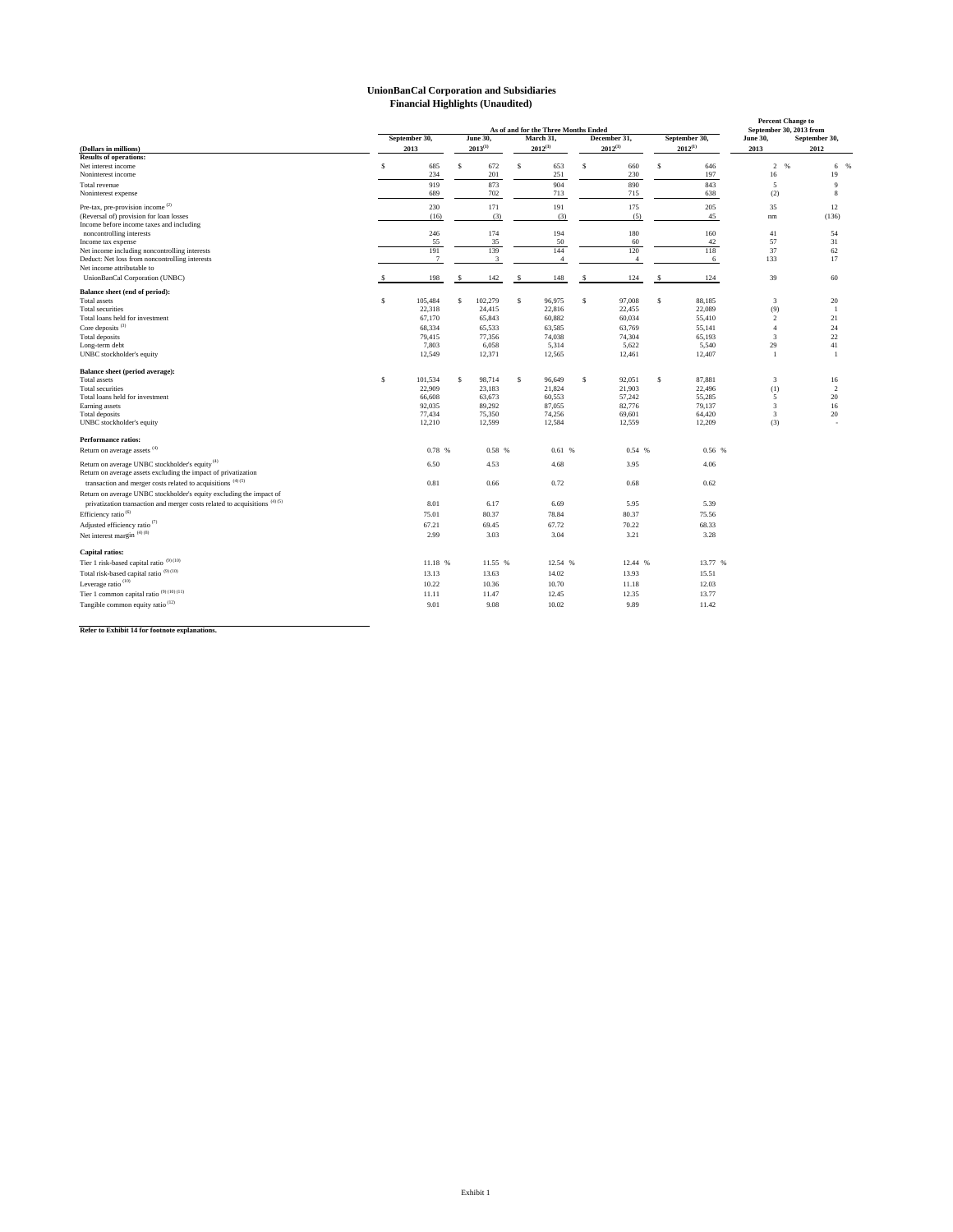#### **UnionBanCal Corporation and Subsidiaries Financial Highlights (Unaudited)**

|                                                                           |   | As of and for the Nine Months Ended | <b>Percent Change to</b><br>September 30, 2013 from |                                  |
|---------------------------------------------------------------------------|---|-------------------------------------|-----------------------------------------------------|----------------------------------|
|                                                                           |   | September 30,                       | September 30,                                       | September 30,                    |
| (Dollars in millions)                                                     |   | 2013                                | $2012^{(1)}$                                        | 2012                             |
| <b>Results of operations:</b>                                             |   |                                     |                                                     |                                  |
| Net interest income                                                       | S | 2,010                               | \$<br>1,942                                         | $\frac{96}{6}$<br>$\overline{4}$ |
| Noninterest income                                                        |   | 686                                 | 589                                                 | 16                               |
| Total revenue                                                             |   | 2.696                               | 2,531                                               | $\overline{7}$                   |
| Noninterest expense                                                       |   | 2,104                               | 1,851                                               | 14                               |
| Pre-tax, pre-provision income <sup>(2)</sup>                              |   | 592                                 | 680                                                 | (13)                             |
| (Reversal of) provision for loan losses                                   |   | (22)                                | 30                                                  | (173)                            |
| Income before income taxes and including                                  |   |                                     |                                                     |                                  |
| noncontrolling interests                                                  |   | 614                                 | 650                                                 | (6)                              |
| Income tax expense                                                        |   | 140                                 | 160                                                 | (13)                             |
| Net income including noncontrolling interests                             |   | 474                                 | 490                                                 | (3)                              |
| Deduct: Net loss from noncontrolling interests                            |   | 14                                  | 15                                                  | (7)                              |
| Net income attributable to UNBC                                           | S | 488                                 | \$<br>505                                           | (3)                              |
| Balance sheet (end of period):                                            |   |                                     |                                                     |                                  |
| <b>Total</b> assets                                                       | S | 105,484                             | \$<br>88,185                                        | 20                               |
| <b>Total securities</b>                                                   |   | 22.318                              | 22.089                                              | 1                                |
| Total loans held for investment                                           |   | 67,170                              | 55,410                                              | 21                               |
|                                                                           |   |                                     |                                                     |                                  |
| Core deposits <sup>(3)</sup>                                              |   | 68,334                              | 55,141                                              | 24                               |
| <b>Total deposits</b>                                                     |   | 79.415                              | 65,193                                              | 22<br>41                         |
| Long-term debt<br>UNBC stockholder's equity                               |   | 7,803<br>12,549                     | 5,540<br>12,407                                     | 1                                |
|                                                                           |   |                                     |                                                     |                                  |
| Balance sheet (period average):                                           |   |                                     |                                                     |                                  |
| <b>Total</b> assets                                                       | S | 98,984                              | \$<br>88,933                                        | 11                               |
| Total securities                                                          |   | 22,643                              | 23,657                                              | (4)                              |
| Total loans held for investment                                           |   | 63,633                              | 54,792                                              | 16                               |
| Earning assets                                                            |   | 89,479                              | 80,085                                              | 12                               |
| Total deposits                                                            |   | 75,692                              | 64,448                                              | 17                               |
| UNBC stockholder's equity                                                 |   | 12,463                              | 11,913                                              | 5                                |
| <b>Performance ratios:</b>                                                |   |                                     |                                                     |                                  |
| Return on average assets <sup>(4)</sup>                                   |   | 0.66%                               | 0.76 %                                              |                                  |
| Return on average UNBC stockholder's equity <sup>(4)</sup>                |   | 5.23                                | 5.65                                                |                                  |
| Return on average assets excluding the impact of privatization            |   |                                     |                                                     |                                  |
| transaction and merger costs related to acquisitions (4)(5)               |   | 0.73                                | 0.81                                                |                                  |
| Return on average stockholders' equity excluding the impact of            |   |                                     |                                                     |                                  |
| privatization transaction and merger costs related to acquisitions (4)(5) |   | 6.95                                | 7.39                                                |                                  |
|                                                                           |   |                                     |                                                     |                                  |
| Efficiency ratio <sup>(6)</sup>                                           |   | 78.03                               | 73.15                                               |                                  |
| Adjusted efficiency ratio <sup>(7)</sup>                                  |   | 68.10                               | 67.81                                               |                                  |
| Net interest margin (4) (8)                                               |   | 3.02                                | 3.25                                                |                                  |
| <b>Capital ratios:</b>                                                    |   |                                     |                                                     |                                  |
| Tier 1 risk-based capital ratio <sup>(9)(10)</sup>                        |   | 11.18 %                             | 13.77 %                                             |                                  |
| Total risk-based capital ratio <sup>(9)(10)</sup>                         |   | 13.13                               | 15.51                                               |                                  |
|                                                                           |   |                                     |                                                     |                                  |
| Leverage ratio <sup>(10)</sup>                                            |   | 10.22                               | 12.03                                               |                                  |
| Tier 1 common capital ratio $(9)$ (10) (11)                               |   | 11.11                               | 13.77                                               |                                  |
| Tangible common equity ratio (12)                                         |   | 9.01                                | 11.42                                               |                                  |
|                                                                           |   |                                     |                                                     |                                  |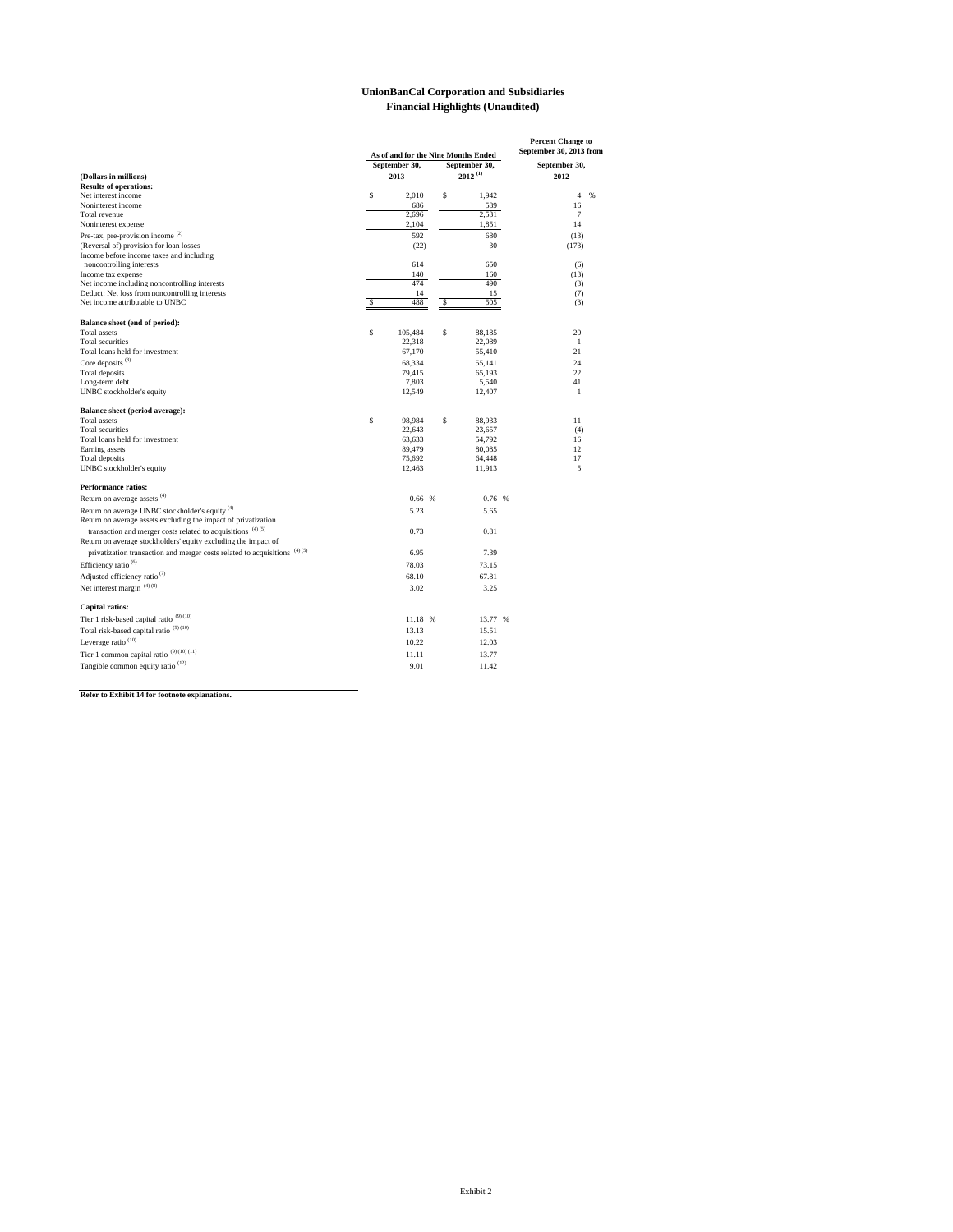#### **UnionBanCal Corporation and Subsidiaries Credit Quality (Unaudited)**

|                                                                                   |     | As of and for the Three Months Ended |    |                         |     |                   |              |                      |                    |                       |                         |                                                  |
|-----------------------------------------------------------------------------------|-----|--------------------------------------|----|-------------------------|-----|-------------------|--------------|----------------------|--------------------|-----------------------|-------------------------|--------------------------------------------------|
| (Dollars in millions)                                                             |     | September 30,<br>2013                |    | <b>June 30,</b><br>2013 |     | March 31,<br>2013 |              | December 31,<br>2012 |                    | September 30,<br>2012 | <b>June 30,</b><br>2013 | September 30, 2013 from<br>September 30,<br>2012 |
| <b>Credit Data:</b>                                                               |     |                                      |    |                         |     |                   |              |                      |                    |                       |                         |                                                  |
| (Reversal of) provision for loan losses, excluding FDIC covered loans             | s   | (16)                                 | -S | (3)                     | Ŝ.  | (3)               | $\mathbf{s}$ | (3)                  | -S                 | 43                    | $(433)$ %               | $(137)$ %                                        |
| (Reversal of) provision for FDIC covered loan losses not subject to               |     |                                      |    |                         |     |                   |              |                      |                    |                       |                         |                                                  |
| FDIC indemnification                                                              |     |                                      |    |                         |     |                   |              | (2)                  |                    | $\overline{2}$        | ٠                       | (100)                                            |
| (Reversal of) provision for losses on off-balance sheet commitments               |     |                                      |    | (2)                     |     | 15                |              | (10)                 |                    | (4)                   | 150                     | 125                                              |
| Total (reversal of) provision for credit losses                                   | Ŝ.  | (15)                                 | \$ | (5)                     | Ŝ.  | 12                | \$           | (15)                 | s                  | 41                    | (200)                   | (137)                                            |
| Net loans charged off (recovered)                                                 | \$. | (1)                                  | s  | $\bf 8$                 | \$. | 14                | \$           | 5                    | $\hat{\mathbf{s}}$ | 42                    | (113)                   | (102)                                            |
| Nonperforming assets                                                              |     | 574                                  |    | 589                     |     | 607               |              | 616                  |                    | 637                   | (3)                     | (10)                                             |
| Criticized loans held for investment <sup>(13)</sup>                              |     | 1,270                                |    | 1,362                   |     | 1,545             |              | 1.277                |                    | 1,520                 | (7)                     | (16)                                             |
| <b>Credit Ratios:</b>                                                             |     |                                      |    |                         |     |                   |              |                      |                    |                       |                         |                                                  |
| Allowance for loan losses to:                                                     |     |                                      |    |                         |     |                   |              |                      |                    |                       |                         |                                                  |
| Total loans held for investment                                                   |     | 0.91%                                |    | 0.95%                   |     | 1.05 %            |              | 1.09 %               |                    | 1.21%                 |                         |                                                  |
| Nonaccrual loans                                                                  |     | 119.04                               |    | 120.11                  |     | 122.62            |              | 129.47               |                    | 125.12                |                         |                                                  |
| Allowance for credit losses to $(14)$ :                                           |     |                                      |    |                         |     |                   |              |                      |                    |                       |                         |                                                  |
| Total loans held for investment                                                   |     | 1.10                                 |    | 1.16                    |     | 1.27              |              | 1.28                 |                    | 1.43                  |                         |                                                  |
| Nonaccrual loans                                                                  |     | 144.63                               |    | 146.34                  |     | 149.24            |              | 152.67               |                    | 148.80                |                         |                                                  |
| Net loans charged off to average total loans held for investment <sup>4)</sup>    |     | (0.01)                               |    | 0.05                    |     | 0.10              |              | 0.03                 |                    | 0.30                  |                         |                                                  |
| Nonperforming assets to total loans held for investment                           |     |                                      |    |                         |     |                   |              |                      |                    |                       |                         |                                                  |
| and Other Real Estate Owned (OREO)                                                |     | 0.85                                 |    | 0.89                    |     | 1.00              |              | 1.02                 |                    | 1.15                  |                         |                                                  |
| Nonperforming assets to total assets                                              |     | 0.54                                 |    | 0.58                    |     | 0.63              |              | 0.63                 |                    | 0.72                  |                         |                                                  |
| Nonaccrual loans to total loans held for investment                               |     | 0.76                                 |    | 0.79                    |     | 0.85              |              | 0.84                 |                    | 0.96                  |                         |                                                  |
| Excluding purchased credit-impaired loans and FDIC covered OREO <sup>(15)</sup> : |     |                                      |    |                         |     |                   |              |                      |                    |                       |                         |                                                  |
| Allowance for loan losses to:                                                     |     |                                      |    |                         |     |                   |              |                      |                    |                       |                         |                                                  |
| Total loans held for investment                                                   |     | 0.92%                                |    | 0.97 %                  |     | 1.06 %            |              | 1.11 %               |                    | 1.20 %                |                         |                                                  |
| Nonaccrual loans                                                                  |     | 123.53                               |    | 125.69                  |     | 129.56            |              | 137.40               |                    | 130.29                |                         |                                                  |
| Allowance for credit losses to <sup>(14)</sup> :                                  |     |                                      |    |                         |     |                   |              |                      |                    |                       |                         |                                                  |
| Total loans held for investment                                                   |     | 1.12                                 |    | 1.18                    |     | 1.30              |              | 1.31                 |                    | 1.43                  |                         |                                                  |
| Nonaccrual loans                                                                  |     | 150.14                               |    | 153.18                  |     | 157.75            |              | 162.05               |                    | 155.39                |                         |                                                  |
| Net loans charged off to average total loans held for investment <sup>4)</sup>    |     | 0.01                                 |    | 0.06                    |     | 0.08              |              | 0.01                 |                    | 0.29                  |                         |                                                  |
| Nonperforming assets to total loans held for investment                           |     |                                      |    |                         |     |                   |              |                      |                    |                       |                         |                                                  |
| and OREO                                                                          |     | 0.78                                 |    | 0.81                    |     | 0.87              |              | 0.88                 |                    | 0.96                  |                         |                                                  |
| Nonperforming assets to total assets                                              |     | 0.49                                 |    | 0.52                    |     | 0.54              |              | 0.54                 |                    | 0.60                  |                         |                                                  |
| Nonaccrual loans to total loans held for investment                               |     | 0.75                                 |    | 0.77                    |     | 0.82              |              | 0.81                 |                    | 0.92                  |                         |                                                  |

|                                                                                          |                       | <b>Nine Months Ended</b> | <b>Percent Change</b> |                       |                                                  |
|------------------------------------------------------------------------------------------|-----------------------|--------------------------|-----------------------|-----------------------|--------------------------------------------------|
| (Dollars in millions)                                                                    | September 30,<br>2013 |                          |                       | September 30,<br>2012 | to September 30, 2013<br>from September 30, 2012 |
| <b>Credit Data:</b>                                                                      |                       |                          |                       |                       |                                                  |
| (Reversal of) provision for loan losses, excluding FDIC covered loans                    | Ś                     | (22)                     | s                     | 31                    | $(171)$ %                                        |
| (Reversal of) provision for FDIC covered loan losses not subject to FDIC indemnification |                       |                          |                       | (1)                   | 100                                              |
| (Reversal of) provision for losses on off-balance sheet commitments                      |                       | 14                       |                       | (7)                   | 300                                              |
| Total (reversal of) provision for credit losses                                          |                       | (8)                      |                       | 23                    | (135)                                            |
| Net loans charged off                                                                    |                       | 21                       |                       | 126                   | (83)                                             |
| Nonperforming assets                                                                     |                       | 574                      |                       | 637                   | (10)                                             |
| <b>Credit Ratios:</b>                                                                    |                       |                          |                       |                       |                                                  |
| Net loans charged off to average total loans held for investment <sup>4)</sup>           |                       | 0.04%                    |                       | 0.31 %                |                                                  |
| Nonperforming assets to total assets                                                     |                       | 0.54                     |                       | 0.72                  |                                                  |
| Excluding purchased credit-impaired loans and FDIC covered OREO <sup>(15)</sup> :        |                       |                          |                       |                       |                                                  |
| Net loans charged off to average total loans held for investment <sup>4)</sup>           |                       | 0.05%                    |                       | 0.30%                 |                                                  |
| Nonperforming assets to total assets                                                     |                       | 0.49                     |                       | 0.60                  |                                                  |
|                                                                                          |                       |                          |                       |                       |                                                  |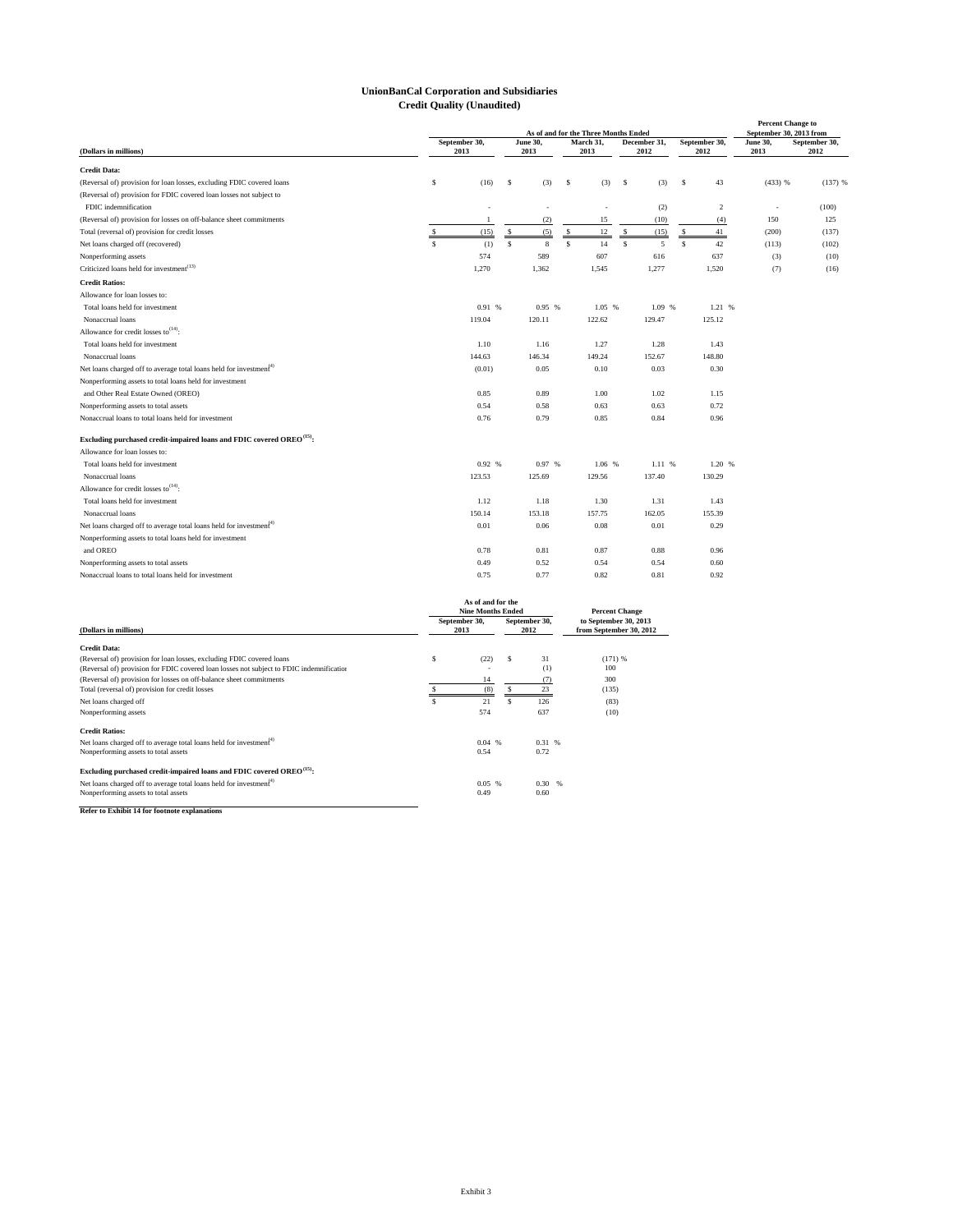| <b>UnionBanCal Corporation and Subsidiaries</b>      |
|------------------------------------------------------|
| <b>Consolidated Statements of Income (Unaudited)</b> |

|                                                                   |   | For the Three Months Ended |                 |                |    |                |              |                |              |               |  |
|-------------------------------------------------------------------|---|----------------------------|-----------------|----------------|----|----------------|--------------|----------------|--------------|---------------|--|
|                                                                   |   | September 30,              | <b>June 30,</b> |                |    | March 31.      |              | December 31,   |              | September 30, |  |
| (Dollars in millions)                                             |   | 2013                       |                 | $2013^{(1)}$   |    | $2013^{(1)}$   | $2012^{(1)}$ |                | $2012^{(1)}$ |               |  |
| <b>Interest Income</b>                                            |   |                            |                 |                |    |                |              |                |              |               |  |
| Loans                                                             | Ŝ | 668                        | $\mathsf{s}$    | 649            | \$ | 629            | s            | 629            | \$           | 608           |  |
| Securities                                                        |   | 118                        |                 | 118            |    | 118            |              | 122            |              | 129           |  |
| Other                                                             |   | $\overline{c}$             |                 | $\overline{c}$ |    | 3              |              | 3              |              | -1            |  |
| Total interest income                                             |   | 788                        |                 | 769            |    | 750            |              | 754            |              | 738           |  |
| <b>Interest Expense</b>                                           |   |                            |                 |                |    |                |              |                |              |               |  |
| Deposits                                                          |   | 63                         |                 | 61             |    | 60             |              | 57             |              | 51            |  |
| Commercial paper and other short-term borrowings                  |   | $\sqrt{2}$                 |                 | -1             |    | -1             |              | $\mathbf{1}$   |              | $\mathbf{2}$  |  |
| Long-term debt                                                    |   | 38                         |                 | 35             |    | 36             |              | 36             |              | 39            |  |
| Total interest expense                                            |   | 103                        |                 | 97             |    | 97             |              | 94             |              | 92            |  |
| <b>Net Interest Income</b>                                        |   | 685                        |                 | 672            |    | 653            |              | 660            |              | 646           |  |
| (Reversal of) provision for loan losses                           |   | (16)                       |                 | (3)            |    | (3)            |              | (5)            |              | 45            |  |
| Net interest income after (reversal of) provision for loan losses |   | 701                        |                 | 675            |    | 656            |              | 665            |              | 601           |  |
| <b>Noninterest Income</b>                                         |   |                            |                 |                |    |                |              |                |              |               |  |
| Service charges on deposit accounts                               |   | 53                         |                 | 52             |    | 53             |              | 51             |              | 51            |  |
| Trust and investment management fees                              |   | 34                         |                 | 38             |    | 35             |              | 33             |              | 29            |  |
| Trading account activities                                        |   | 15                         |                 | 21             |    | 5              |              | 30             |              | 23            |  |
| Securities gains, net                                             |   | 47                         |                 | 27             |    | 96             |              | 20             |              | 41            |  |
| Credit facility fees                                              |   | 31                         |                 | 26             |    | 26             |              | 27             |              | 27            |  |
| Merchant banking fees                                             |   | 29                         |                 | 23             |    | 16             |              | 23             |              | 24            |  |
| Brokerage commissions and fees                                    |   | 12                         |                 | 11             |    | 11             |              | 11             |              | 9             |  |
| Card processing fees, net                                         |   | 8                          |                 | 9              |    | 9              |              | 8              |              | 8             |  |
| Other, net                                                        |   | 5                          |                 | (6)            |    |                |              | 27             |              | (15)          |  |
| Total noninterest income                                          |   | 234                        |                 | 201            |    | 251            |              | 230            |              | 197           |  |
| <b>Noninterest Expense</b>                                        |   |                            |                 |                |    |                |              |                |              |               |  |
| Salaries and employee benefits                                    |   | 391                        |                 | 413            |    | 421            |              | 408            |              | 356           |  |
| Net occupancy and equipment                                       |   | 77                         |                 | 84             |    | 75             |              | 70             |              | 65            |  |
| Professional and outside services                                 |   | 66                         |                 | 62             |    | 58             |              | 81             |              | 54            |  |
| Intangible asset amortization                                     |   | 16                         |                 | 17             |    | 16             |              | 19             |              | 20            |  |
| Regulatory assessments                                            |   | 20                         |                 | 20             |    | 20             |              | 17             |              | 14            |  |
| (Reversal of) provision for losses on                             |   |                            |                 |                |    |                |              |                |              |               |  |
| off-balance sheet commitments                                     |   | $\mathbf{1}$               |                 | (2)            |    | 15             |              | (10)           |              | (4)           |  |
| Other                                                             |   | 118                        |                 | 108            |    | 108            |              | 130            |              | 133           |  |
| Total noninterest expense                                         |   | 689                        |                 | 702            |    | 713            |              | 715            |              | 638           |  |
| Income before income taxes and including                          |   |                            |                 |                |    |                |              |                |              |               |  |
| noncontrolling interests                                          |   | 246                        |                 | 174            |    | 194            |              | 180            |              | 160           |  |
| Income tax expense                                                |   | 55                         |                 | 35             |    | 50             |              | 60             |              | 42            |  |
| <b>Net Income including Noncontrolling Interests</b>              |   | 191                        |                 | 139            |    | 144            |              | 120            |              | 118           |  |
| Deduct: Net loss from noncontrolling interests                    |   | 7                          |                 | 3              |    | $\overline{4}$ |              | $\overline{4}$ |              | 6             |  |
| <b>Net Income attributable to UNBC</b>                            |   | 198                        | \$.             | 142            | \$ | 148            | \$           | 124            | \$           | 124           |  |
|                                                                   |   |                            |                 |                |    |                |              |                |              |               |  |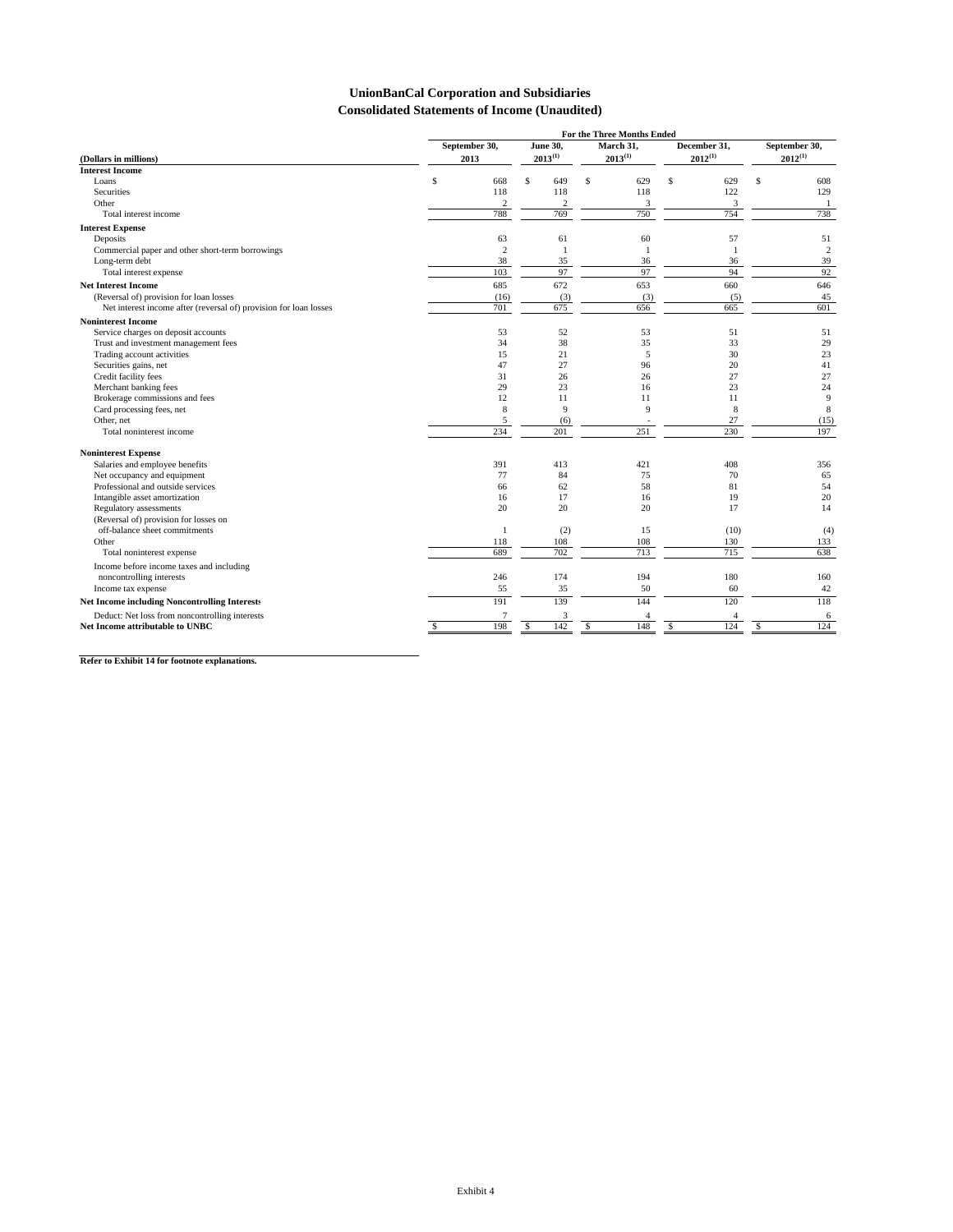# **UnionBanCal Corporation and Subsidiaries Consolidated Statements of Income (Unaudited)**

| September 30,<br>September 30,<br>$2012^{(1)}$<br>2013<br>(Dollars in millions)<br><b>Interest Income</b><br>\$<br>\$<br>1,946<br>Loans<br>354<br>Securities<br>Other<br>7<br>2,307<br>Total interest income<br><b>Interest Expense</b><br>184<br>Deposits<br>Commercial paper and other short-term borrowings<br>$\overline{4}$<br>Long-term debt<br>109<br>297<br>Total interest expense<br><b>Net Interest Income</b><br>2,010<br>1,942<br>(Reversal of) provision for loan losses<br>(22)<br>2,032<br>1,912<br>Net interest income after (reversal of) provision for loan losses<br><b>Noninterest Income</b><br>Service charges on deposit accounts<br>158<br>Trust and investment management fees<br>107<br>Trading account activities<br>41<br>Securities gains, net<br>170<br>Credit facility fees<br>83<br>Merchant banking fees<br>68<br>Brokerage commissions and fees<br>34<br>Card processing fees, net<br>26<br>Other, net<br>(1)<br>Total noninterest income<br>686<br><b>Noninterest Expense</b><br>Salaries and employee benefits<br>1,225<br>Net occupancy and equipment<br>236 | 1,810<br>405<br>3<br>2,218<br>157<br>8<br>111<br>276 |
|---------------------------------------------------------------------------------------------------------------------------------------------------------------------------------------------------------------------------------------------------------------------------------------------------------------------------------------------------------------------------------------------------------------------------------------------------------------------------------------------------------------------------------------------------------------------------------------------------------------------------------------------------------------------------------------------------------------------------------------------------------------------------------------------------------------------------------------------------------------------------------------------------------------------------------------------------------------------------------------------------------------------------------------------------------------------------------------------------|------------------------------------------------------|
|                                                                                                                                                                                                                                                                                                                                                                                                                                                                                                                                                                                                                                                                                                                                                                                                                                                                                                                                                                                                                                                                                                   |                                                      |
|                                                                                                                                                                                                                                                                                                                                                                                                                                                                                                                                                                                                                                                                                                                                                                                                                                                                                                                                                                                                                                                                                                   |                                                      |
|                                                                                                                                                                                                                                                                                                                                                                                                                                                                                                                                                                                                                                                                                                                                                                                                                                                                                                                                                                                                                                                                                                   |                                                      |
|                                                                                                                                                                                                                                                                                                                                                                                                                                                                                                                                                                                                                                                                                                                                                                                                                                                                                                                                                                                                                                                                                                   |                                                      |
|                                                                                                                                                                                                                                                                                                                                                                                                                                                                                                                                                                                                                                                                                                                                                                                                                                                                                                                                                                                                                                                                                                   |                                                      |
|                                                                                                                                                                                                                                                                                                                                                                                                                                                                                                                                                                                                                                                                                                                                                                                                                                                                                                                                                                                                                                                                                                   |                                                      |
|                                                                                                                                                                                                                                                                                                                                                                                                                                                                                                                                                                                                                                                                                                                                                                                                                                                                                                                                                                                                                                                                                                   |                                                      |
|                                                                                                                                                                                                                                                                                                                                                                                                                                                                                                                                                                                                                                                                                                                                                                                                                                                                                                                                                                                                                                                                                                   |                                                      |
|                                                                                                                                                                                                                                                                                                                                                                                                                                                                                                                                                                                                                                                                                                                                                                                                                                                                                                                                                                                                                                                                                                   |                                                      |
|                                                                                                                                                                                                                                                                                                                                                                                                                                                                                                                                                                                                                                                                                                                                                                                                                                                                                                                                                                                                                                                                                                   |                                                      |
|                                                                                                                                                                                                                                                                                                                                                                                                                                                                                                                                                                                                                                                                                                                                                                                                                                                                                                                                                                                                                                                                                                   |                                                      |
|                                                                                                                                                                                                                                                                                                                                                                                                                                                                                                                                                                                                                                                                                                                                                                                                                                                                                                                                                                                                                                                                                                   |                                                      |
|                                                                                                                                                                                                                                                                                                                                                                                                                                                                                                                                                                                                                                                                                                                                                                                                                                                                                                                                                                                                                                                                                                   |                                                      |
|                                                                                                                                                                                                                                                                                                                                                                                                                                                                                                                                                                                                                                                                                                                                                                                                                                                                                                                                                                                                                                                                                                   |                                                      |
|                                                                                                                                                                                                                                                                                                                                                                                                                                                                                                                                                                                                                                                                                                                                                                                                                                                                                                                                                                                                                                                                                                   | 30                                                   |
|                                                                                                                                                                                                                                                                                                                                                                                                                                                                                                                                                                                                                                                                                                                                                                                                                                                                                                                                                                                                                                                                                                   |                                                      |
|                                                                                                                                                                                                                                                                                                                                                                                                                                                                                                                                                                                                                                                                                                                                                                                                                                                                                                                                                                                                                                                                                                   |                                                      |
|                                                                                                                                                                                                                                                                                                                                                                                                                                                                                                                                                                                                                                                                                                                                                                                                                                                                                                                                                                                                                                                                                                   | 158                                                  |
|                                                                                                                                                                                                                                                                                                                                                                                                                                                                                                                                                                                                                                                                                                                                                                                                                                                                                                                                                                                                                                                                                                   | 86                                                   |
|                                                                                                                                                                                                                                                                                                                                                                                                                                                                                                                                                                                                                                                                                                                                                                                                                                                                                                                                                                                                                                                                                                   | 71                                                   |
|                                                                                                                                                                                                                                                                                                                                                                                                                                                                                                                                                                                                                                                                                                                                                                                                                                                                                                                                                                                                                                                                                                   | 88                                                   |
|                                                                                                                                                                                                                                                                                                                                                                                                                                                                                                                                                                                                                                                                                                                                                                                                                                                                                                                                                                                                                                                                                                   | 77                                                   |
|                                                                                                                                                                                                                                                                                                                                                                                                                                                                                                                                                                                                                                                                                                                                                                                                                                                                                                                                                                                                                                                                                                   | 66                                                   |
|                                                                                                                                                                                                                                                                                                                                                                                                                                                                                                                                                                                                                                                                                                                                                                                                                                                                                                                                                                                                                                                                                                   | 28                                                   |
|                                                                                                                                                                                                                                                                                                                                                                                                                                                                                                                                                                                                                                                                                                                                                                                                                                                                                                                                                                                                                                                                                                   | 24                                                   |
|                                                                                                                                                                                                                                                                                                                                                                                                                                                                                                                                                                                                                                                                                                                                                                                                                                                                                                                                                                                                                                                                                                   | (9)                                                  |
|                                                                                                                                                                                                                                                                                                                                                                                                                                                                                                                                                                                                                                                                                                                                                                                                                                                                                                                                                                                                                                                                                                   | 589                                                  |
|                                                                                                                                                                                                                                                                                                                                                                                                                                                                                                                                                                                                                                                                                                                                                                                                                                                                                                                                                                                                                                                                                                   |                                                      |
|                                                                                                                                                                                                                                                                                                                                                                                                                                                                                                                                                                                                                                                                                                                                                                                                                                                                                                                                                                                                                                                                                                   | 1.071                                                |
|                                                                                                                                                                                                                                                                                                                                                                                                                                                                                                                                                                                                                                                                                                                                                                                                                                                                                                                                                                                                                                                                                                   | 197                                                  |
| Professional and outside services<br>186                                                                                                                                                                                                                                                                                                                                                                                                                                                                                                                                                                                                                                                                                                                                                                                                                                                                                                                                                                                                                                                          | 147                                                  |
| 49<br>Intangible asset amortization                                                                                                                                                                                                                                                                                                                                                                                                                                                                                                                                                                                                                                                                                                                                                                                                                                                                                                                                                                                                                                                               | 62                                                   |
| Regulatory assessments<br>60                                                                                                                                                                                                                                                                                                                                                                                                                                                                                                                                                                                                                                                                                                                                                                                                                                                                                                                                                                                                                                                                      | 48                                                   |
| (Reversal of) provision for losses on                                                                                                                                                                                                                                                                                                                                                                                                                                                                                                                                                                                                                                                                                                                                                                                                                                                                                                                                                                                                                                                             |                                                      |
| off-balance sheet commitments<br>14                                                                                                                                                                                                                                                                                                                                                                                                                                                                                                                                                                                                                                                                                                                                                                                                                                                                                                                                                                                                                                                               | (7)                                                  |
| 334<br>Other                                                                                                                                                                                                                                                                                                                                                                                                                                                                                                                                                                                                                                                                                                                                                                                                                                                                                                                                                                                                                                                                                      | 333                                                  |
| 2,104<br>Total noninterest expense                                                                                                                                                                                                                                                                                                                                                                                                                                                                                                                                                                                                                                                                                                                                                                                                                                                                                                                                                                                                                                                                | 1,851                                                |
| Income before income taxes and including                                                                                                                                                                                                                                                                                                                                                                                                                                                                                                                                                                                                                                                                                                                                                                                                                                                                                                                                                                                                                                                          |                                                      |
| 614<br>noncontrolling interests                                                                                                                                                                                                                                                                                                                                                                                                                                                                                                                                                                                                                                                                                                                                                                                                                                                                                                                                                                                                                                                                   | 650                                                  |
| 140<br>Income tax expense                                                                                                                                                                                                                                                                                                                                                                                                                                                                                                                                                                                                                                                                                                                                                                                                                                                                                                                                                                                                                                                                         | 160                                                  |
|                                                                                                                                                                                                                                                                                                                                                                                                                                                                                                                                                                                                                                                                                                                                                                                                                                                                                                                                                                                                                                                                                                   |                                                      |
| 474<br><b>Net Income including Noncontrolling Interests</b>                                                                                                                                                                                                                                                                                                                                                                                                                                                                                                                                                                                                                                                                                                                                                                                                                                                                                                                                                                                                                                       | 490                                                  |
| Deduct: Net loss from noncontrolling interests<br>14                                                                                                                                                                                                                                                                                                                                                                                                                                                                                                                                                                                                                                                                                                                                                                                                                                                                                                                                                                                                                                              |                                                      |
| <b>Net Income attributable to UNBC</b><br>488<br>\$<br>\$                                                                                                                                                                                                                                                                                                                                                                                                                                                                                                                                                                                                                                                                                                                                                                                                                                                                                                                                                                                                                                         | 15<br>505                                            |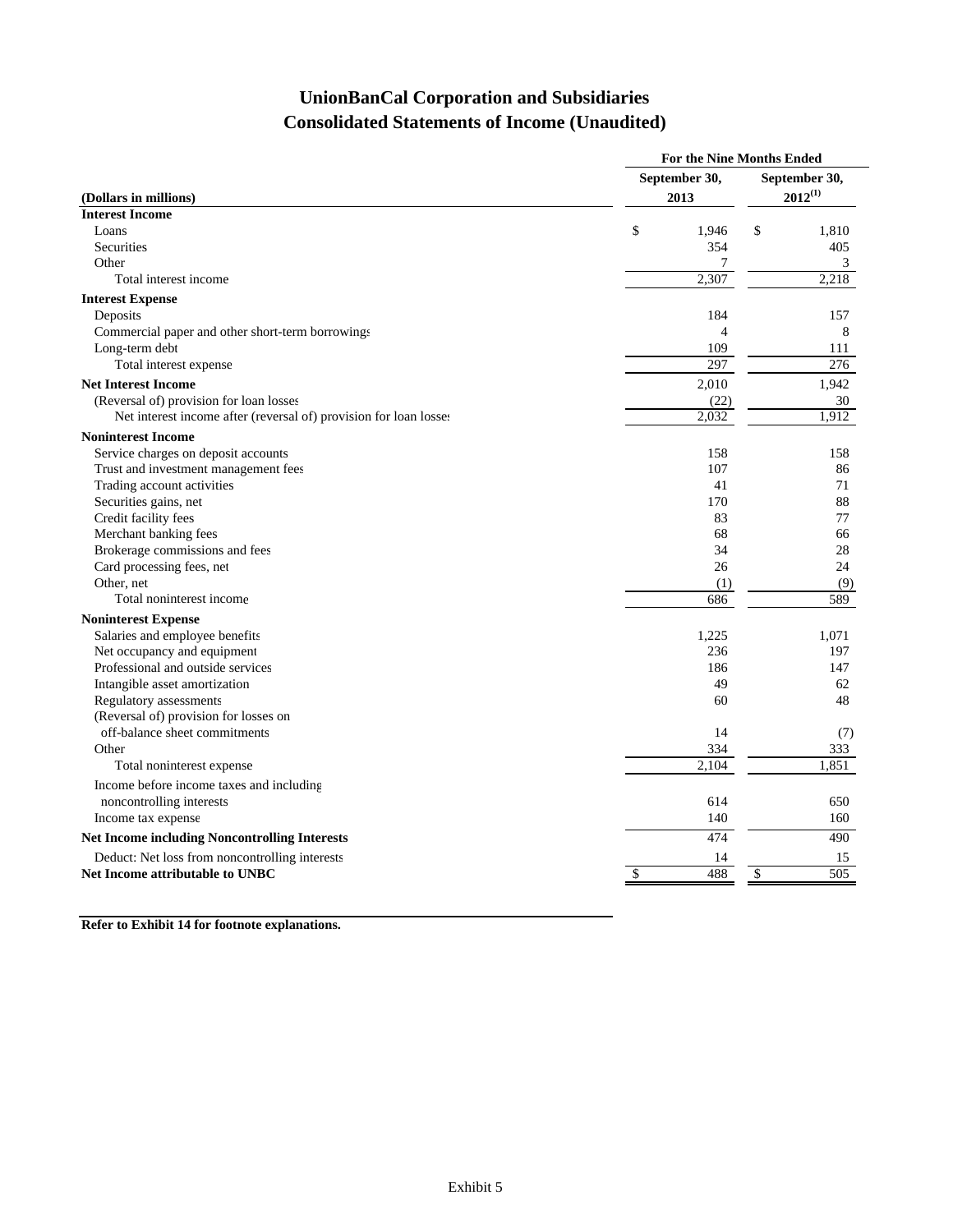## **UnionBanCal Corporation and Subsidiaries Consolidated Balance Sheets (Unaudited)**

| (Dollars in millions except for per share amount)                            |    | September 30,<br>2013 | <b>June 30,</b><br>$2013$ <sup>(1)</sup> |         |    | March 31,<br>$2013$ <sup>(1)</sup> | December 31,<br>$2012^{(1)}$ | September 30,<br>$2012^{(1)}$ |        |
|------------------------------------------------------------------------------|----|-----------------------|------------------------------------------|---------|----|------------------------------------|------------------------------|-------------------------------|--------|
| <b>Assets</b>                                                                |    |                       |                                          |         |    |                                    |                              |                               |        |
| Cash and due from banks                                                      | \$ | 1,719                 | $\mathbb{S}$                             | 1,405   | s  | 1,265                              | \$<br>1,845                  | \$                            | 1,237  |
| Interest bearing deposits in banks                                           |    | 5,471                 |                                          | 1,899   |    | 3,776                              | 3,477                        |                               | 1,703  |
| Federal funds sold and securities purchased under resale agreements          |    | 122                   |                                          | 50      |    | 50                                 | 169                          |                               | 32     |
| Total cash and cash equivalents                                              |    | 7.312                 |                                          | 3,354   |    | 5,091                              | 5,491                        |                               | 2.972  |
| Trading account assets (includes \$13 at September 30, 2013; \$4 at June 30, |    |                       |                                          |         |    |                                    |                              |                               |        |
| 2013; \$40 at March 31, 2013; \$1 at December 31, 2012; and \$3              |    |                       |                                          |         |    |                                    |                              |                               |        |
| at September 30, 2012 of assets pledged as collateral)                       |    | 776                   |                                          | 844     |    | 1.119                              | 1.208                        |                               | 1,236  |
| Securities available for sale                                                |    | 16,872                |                                          | 23,510  |    | 21,801                             | 21,352                       |                               | 20,907 |
| Securities held to maturity (Fair value: September 30, 2013, \$5,450;        |    |                       |                                          |         |    |                                    |                              |                               |        |
| June 30, 2013, \$891; March 31, 2013, \$1,036; December 31,                  |    |                       |                                          |         |    |                                    |                              |                               |        |
| 2012, \$1,135; and September 30, 2012, \$1,224)                              |    | 5,446                 |                                          | 905     |    | 1,015                              | 1,103                        |                               | 1,182  |
| Loans held for investment                                                    |    | 67,170                |                                          | 65,843  |    | 60,882                             | 60,034                       |                               | 55,410 |
| Allowance for loan losses                                                    |    | (608)                 |                                          | (625)   |    | (638)                              | (653)                        |                               | (668)  |
| Loans held for investment, net                                               |    | 66,562                |                                          | 65,218  |    | 60,244                             | 59,381                       |                               | 54,742 |
| Premises and equipment, net                                                  |    | 685                   |                                          | 699     |    | 707                                | 710                          |                               | 637    |
| Intangible assets, net                                                       |    | 288                   |                                          | 322     |    | 339                                | 376                          |                               | 298    |
| Goodwill                                                                     |    | 3,168                 |                                          | 3,186   |    | 2,952                              | 2,942                        |                               | 2,457  |
| FDIC indemnification asset                                                   |    | 191                   |                                          | 233     |    | 285                                | 338                          |                               | 401    |
| Other assets                                                                 |    | 4,184                 |                                          | 4.008   |    | 3.422                              | 4,107                        |                               | 3,353  |
| Total assets                                                                 |    | 105,484               | <sup>\$</sup>                            | 102,279 | s  | 96,975                             | \$<br>97,008                 | <sup>\$</sup>                 | 88,185 |
| <b>Liabilities</b>                                                           |    |                       |                                          |         |    |                                    |                              |                               |        |
| Deposits:                                                                    |    |                       |                                          |         |    |                                    |                              |                               |        |
| Noninterest bearing                                                          | \$ | 26,126                | \$                                       | 25,655  | \$ | 24,679                             | \$<br>25,478                 | \$                            | 21,490 |
| Interest bearing                                                             |    | 53,289                |                                          | 51,701  |    | 49,359                             | 48,826                       |                               | 43,703 |
| Total deposits                                                               |    | 79.415                |                                          | 77.356  |    | 74,038                             | 74.304                       |                               | 65.193 |
| Commercial paper and other short-term borrowings                             |    | 3.078                 |                                          | 3.792   |    | 2.228                              | 1,363                        |                               | 2,091  |
| Long-term debt                                                               |    | 7,803                 |                                          | 6,058   |    | 5,314                              | 5,622                        |                               | 5,540  |
| Trading account liabilities                                                  |    | 614                   |                                          | 566     |    | 742                                | 895                          |                               | 952    |
| Other liabilities                                                            |    | 1,767                 |                                          | 1,866   |    | 1,818                              | 2,099                        |                               | 1,743  |
| <b>Total liabilities</b>                                                     |    | 92,677                |                                          | 89,638  |    | 84,140                             | 84,283                       |                               | 75,519 |
| Equity                                                                       |    |                       |                                          |         |    |                                    |                              |                               |        |
| <b>UNBC Stockholder's Equity:</b>                                            |    |                       |                                          |         |    |                                    |                              |                               |        |
| Common stock, par value \$1 per share:                                       |    |                       |                                          |         |    |                                    |                              |                               |        |
| Authorized 300,000,000 shares; 136,330,830 shares issued and                 |    |                       |                                          |         |    |                                    |                              |                               |        |
| outstanding as of September 30, 2013, June 30, 2013, March 31,               |    |                       |                                          |         |    |                                    |                              |                               |        |
| 2013, December 31, 2012, and September 30, 2012                              |    | 136                   |                                          | 136     |    | 136                                | 136                          |                               | 136    |
| Additional paid-in capital                                                   |    | 5.985                 |                                          | 5.979   |    | 5.997                              | 5.994                        |                               | 5,989  |
| Retained earnings                                                            |    | 7,333                 |                                          | 7,135   |    | 6,993                              | 6,845                        |                               | 6,722  |
| Accumulated other comprehensive loss                                         |    | (905)                 |                                          | (879)   |    | (561)                              | (514)                        |                               | (440)  |
| Total UNBC stockholder's equity                                              |    | 12,549                |                                          | 12,371  |    | 12,565                             | 12,461                       |                               | 12,407 |
| Noncontrolling interests                                                     |    | 258                   |                                          | 270     |    | 270                                | 264                          |                               | 259    |
| Total equity                                                                 |    | 12,807                |                                          | 12,641  |    | 12,835                             | 12,725                       |                               | 12,666 |
| Total liabilities and equity                                                 | S. | 105,484               | $\mathbb{S}$                             | 102,279 | s  | 96,975                             | \$<br>97,008                 | \$.                           | 88,185 |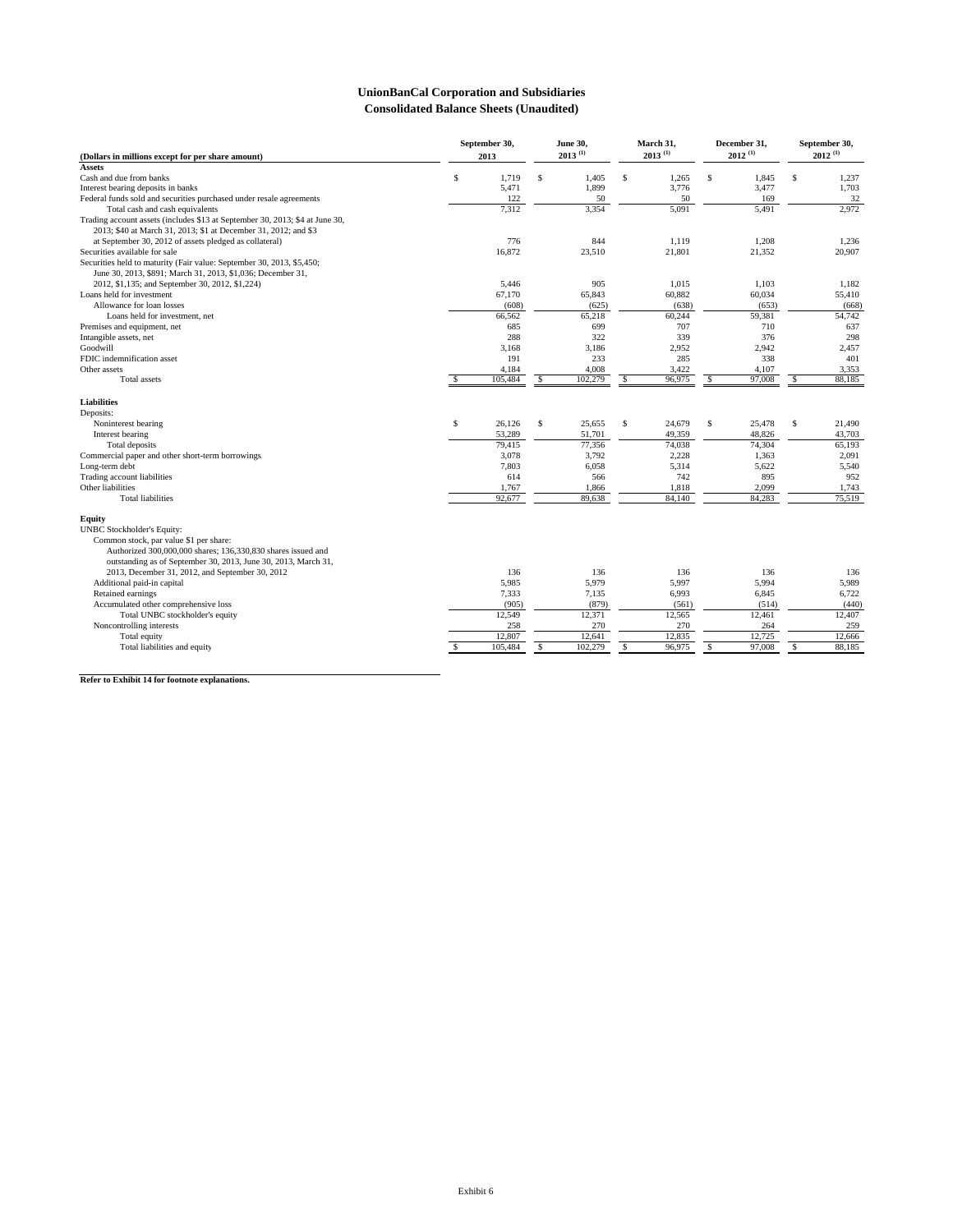## **UnionBanCal Corporation and Subsidiaries Net Interest Income (Unaudited)**

|                                                                  |             |                |                 |                        | For the Three Months Ended |    |                |                 |                     |                         |
|------------------------------------------------------------------|-------------|----------------|-----------------|------------------------|----------------------------|----|----------------|-----------------|---------------------|-------------------------|
|                                                                  |             |                |                 | September 30, 2013     |                            |    |                |                 |                     |                         |
|                                                                  |             |                | <b>Interest</b> |                        | Average                    |    |                | <b>Interest</b> | Average             |                         |
|                                                                  |             | Average        |                 | Income/                | Yield/                     |    | Average        | Income/         |                     | Yield/                  |
| (Dollars in millions)                                            |             | <b>Balance</b> |                 | Expense <sup>(8)</sup> | <b>Rate</b> $(4)(8)$       |    | <b>Balance</b> |                 | Expense $^{(1)(8)}$ | <b>Rate</b> $(1)(4)(8)$ |
| <b>Assets</b>                                                    |             |                |                 |                        |                            |    |                |                 |                     |                         |
| Loans held for investment: (16)                                  |             |                |                 |                        |                            |    |                |                 |                     |                         |
| Commercial and industrial                                        | $\mathbb S$ | 22,930         | \$.             | 192                    | 3.32<br>%                  | \$ | 21,701         | s               | 185                 | 3.42 %                  |
| Commercial mortgage                                              |             | 12,936         |                 | 117                    | 3.62                       |    | 11,851         |                 | 112                 | 3.79                    |
| Construction                                                     |             | 827            |                 | $\overline{7}$         | 3.30                       |    | 800            |                 | $\overline{7}$      | 3.30                    |
| Lease financing                                                  |             | 973            |                 | 12                     | 4.92                       |    | 1,056          |                 | 9                   | 3.53                    |
| Residential mortgage                                             |             | 24,157         |                 | 225                    | 3.72                       |    | 23,428         |                 | 220                 | 3.77                    |
| Home equity and other consumer loans                             |             | 3,384          |                 | 33                     | 3.87                       |    | 3.500          |                 | 33                  | 3.85                    |
| Loans, before purchased credit-impaired loans                    |             | 65,207         |                 | 586                    | 3.58                       |    | 62,336         |                 | 566                 | 3.64                    |
| Purchased credit-impaired loans                                  |             | 1,401          |                 | 82                     | 23.46                      |    | 1,337          |                 | 83                  | 24.69                   |
| Total loans held for investment                                  |             | 66,608         |                 | 668                    | 4.00                       |    | 63,673         |                 | 649                 | 4.08                    |
| Securities                                                       |             | 22,909         |                 | 122                    | 2.12                       |    | 23,183         |                 | 121                 | 2.11                    |
| Interest bearing deposits in banks                               |             | 2,050          |                 | 1                      | 0.25                       |    | 1,923          |                 | $\mathbf{1}$        | 0.25                    |
| Federal funds sold and securities                                |             |                |                 |                        |                            |    |                |                 |                     |                         |
| purchased under resale agreements                                |             | 101            |                 |                        | 0.13                       |    | 123            |                 |                     | 0.16                    |
| Trading account assets                                           |             | 134            |                 | 1                      | 0.43                       |    | 162            |                 |                     | 0.36                    |
| Other earning assets                                             |             | 233            |                 | ÷,                     | 0.97                       |    | 228            |                 | $\mathbf{1}$        | 0.53                    |
| Total earning assets                                             |             | 92,035         |                 | 792                    | 3.43                       |    | 89,292         |                 | 772                 | 3.47                    |
| Allowance for loan losses                                        |             | (633)          |                 |                        |                            |    | (642)          |                 |                     |                         |
| Cash and due from banks                                          |             | 1,315          |                 |                        |                            |    | 1,355          |                 |                     |                         |
| Premises and equipment, net                                      |             | 694            |                 |                        |                            |    | 704            |                 |                     |                         |
| Other assets                                                     |             | 8,123          |                 |                        |                            |    | 8,005          |                 |                     |                         |
| Total assets                                                     | S           | 101,534        |                 |                        |                            |    | 98,714         |                 |                     |                         |
| <b>Liabilities</b>                                               |             |                |                 |                        |                            |    |                |                 |                     |                         |
| Interest bearing deposits:                                       |             |                |                 |                        |                            |    |                |                 |                     |                         |
| Transaction and money market accounts                            | s           | 34,912 #       |                 | 31                     | 0.36                       | \$ | 32,296         |                 | 26                  | 0.32                    |
| Savings                                                          |             | 5,633          |                 | $\overline{c}$         | 0.13                       |    | 5,666          |                 | $\overline{2}$      | 0.13                    |
| Time                                                             |             | 12,017         |                 | 30                     | 0.98                       |    | 12,710         |                 | 33                  | 1.06                    |
| Total interest bearing deposits                                  |             | 52,562         |                 | 63                     | 0.47                       |    | 50,672         |                 | 61                  | 0.49                    |
| Commercial paper and other short-term borrowings <sup>(17)</sup> |             | 3,376          |                 | $\overline{c}$         | 0.20                       |    | 3,224          |                 | $\mathbf{1}$        | 0.18                    |
| Long-term debt                                                   |             | 6,135          |                 | 38                     | 2.47                       |    | 5,326          |                 | 35                  | 2.64                    |
| Total borrowed funds                                             |             | 9,511          |                 | 40                     | 1.66                       |    | 8,550          |                 | 36                  | 1.71                    |
| Total interest bearing liabilities                               |             | 62,073         |                 | 103                    | 0.66                       |    | 59,222         |                 | 97                  | 0.66                    |
| Noninterest bearing deposits                                     |             | 24,872         |                 |                        |                            |    | 24,678         |                 |                     |                         |
| Other liabilities                                                |             | 2,110          |                 |                        |                            |    | 1,945          |                 |                     |                         |
| <b>Total liabilities</b>                                         |             | 89,055         |                 |                        |                            |    | 85,845         |                 |                     |                         |
| Equity                                                           |             |                |                 |                        |                            |    |                |                 |                     |                         |
| <b>UNBC</b> Stockholder's equity                                 |             | 12,210         |                 |                        |                            |    | 12,599         |                 |                     |                         |
| Noncontrolling interests                                         |             | 269            |                 |                        |                            |    | 270            |                 |                     |                         |
| Total equity                                                     |             | 12,479         |                 |                        |                            |    | 12,869         |                 |                     |                         |
| Total liabilities and equity                                     | s           | 101,534        |                 |                        |                            | S  | 98,714         |                 |                     |                         |
| Net interest income/spread                                       |             |                |                 |                        |                            |    |                |                 |                     |                         |
| (taxable-equivalent basis)                                       |             |                |                 | 689                    | 2.77 %                     |    |                |                 | 675                 | 2.81 %                  |
| Impact of noninterest bearing deposits                           |             |                |                 |                        | 0.19                       |    |                |                 |                     | 0.19                    |
| Impact of other noninterest bearing sources                      |             |                |                 |                        | 0.03                       |    |                |                 |                     | 0.03                    |
| Net interest margin                                              |             |                |                 |                        | 2.99                       |    |                |                 |                     | 3.03                    |
| Less: taxable-equivalent adjustment                              |             |                |                 |                        |                            |    |                |                 | 3                   |                         |
| Net interest income                                              |             |                |                 | 685                    |                            |    |                |                 | 672                 |                         |
|                                                                  |             |                |                 |                        |                            |    |                |                 |                     |                         |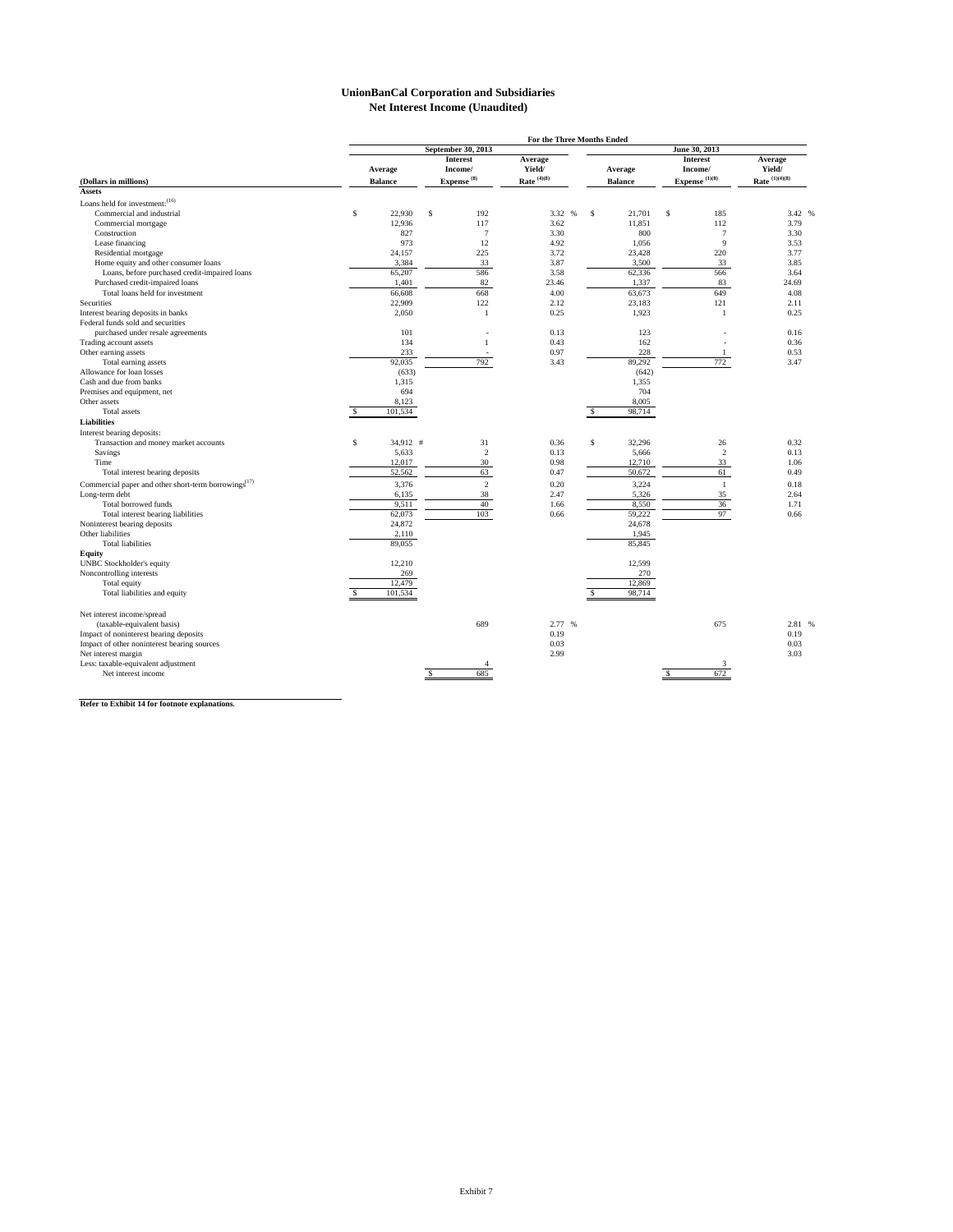## **UnionBanCal Corporation and Subsidiaries Net Interest Income (Unaudited)**

| September 30, 2013<br>September 30, 2012<br><b>Interest</b><br>Average<br>Interest<br>Average<br>Yield/<br>Average<br>Income/<br>Yield/<br>Average<br>Income/<br><b>Rate</b> $^{(1)(4)(8)}$<br><b>Rate</b> $(4)(8)$<br>Expense <sup>(1)(8)</sup><br>Expense <sup>(8)</sup><br>(Dollars in millions)<br><b>Balance</b><br><b>Balance</b><br><b>Assets</b><br>Loans held for investment: (16)<br>\$<br>\$<br>192<br>% S<br>\$<br>179<br>Commercial and industrial<br>22,930<br>3.32<br>20,389<br>3.50<br>81<br>Commercial mortgage<br>12,936<br>117<br>3.62<br>8,064<br>4.01<br>827<br>$\boldsymbol{7}$<br>3.30<br>Construction<br>650<br>3.76<br>6<br>Lease financing<br>973<br>12<br>4.92<br>982<br>10<br>4.10<br>225<br>21,022<br>218<br>Residential mortgage<br>24,157<br>3.72<br>4.17<br>Home equity and other consumer loans<br>3,384<br>33<br>3.87<br>3,557<br>34<br>3.74<br>528<br>586<br>Loans, before purchased credit-impaired loans<br>65,207<br>3.58<br>54,664<br>3.86<br>1,401<br>$82\,$<br>23.46<br>621<br>$80\,$<br>51.23<br>Purchased credit-impaired loans<br>55,285<br>608<br>Total loans held for investment<br>66,608<br>668<br>4.00<br>4.39<br>22,909<br>122<br>2.12<br>22,496<br>132<br>2.34<br>Securities<br>Interest bearing deposits in banks<br>2,050<br>$\mathbf{1}$<br>0.25<br>941<br>0.24<br>Federal funds sold and securities<br>101<br>0.19<br>purchased under resale agreements<br>0.13<br>62<br>134<br>$\mathbf{1}$<br>0.43<br>228<br>0.53<br>Trading account assets<br>$\mathbf{1}$<br>0.97<br>233<br>125<br>0.15<br>Other earning assets<br>92,035<br>792<br>3.43<br>79,137<br>741<br>3.74<br>Total earning assets<br>Allowance for loan losses<br>(633)<br>(657)<br>1,315<br>1,258<br>Cash and due from banks<br>694<br>Premises and equipment, net<br>646<br>7,497<br>Other assets<br>8,123<br>101,534<br><b>Total</b> assets<br>s<br>\$<br>87,881<br><b>Liabilities</b><br>Interest bearing deposits:<br>0.23<br>34,912<br>31<br>0.36<br>15<br>Transaction and money market accounts<br>s<br>\$<br>26,517<br>5,633<br>2<br>5,222<br>$\overline{c}$<br>Savings<br>0.13<br>0.16<br>Time<br>12,017<br>30<br>0.98<br>11,361<br>34<br>1.22<br>63<br>51<br>Total interest bearing deposits<br>52,562<br>0.47<br>43,100<br>0.48<br>Commercial paper and other short-term borrowings <sup>(17)</sup><br>$\sqrt{2}$<br>3,376<br>$\overline{c}$<br>0.20<br>2,541<br>0.25<br>38<br>2.47<br>5,963<br>39<br>2.57<br>Long-term debt<br>6,135<br>$40\,$<br>41<br>Total borrowed funds<br>9,511<br>8,504<br>1.88<br>1.66<br>62,073<br>103<br>51,604<br>92<br>0.71<br>Total interest bearing liabilities<br>0.66<br>Noninterest bearing deposits<br>24,872<br>21,320<br>Other liabilities<br>2,110<br>2,494<br>89,055<br><b>Total liabilities</b><br>75,418<br>Equity<br><b>UNBC</b> Stockholder's equity<br>12,210<br>12,209<br>Noncontrolling interests<br>269<br>254<br>Total equity<br>12,479<br>12,463<br>101,534<br>87,881<br>Total liabilities and equity<br>\$.<br>\$.<br>Net interest income/spread<br>689<br>649<br>3.03<br>%<br>(taxable-equivalent basis)<br>2.77<br>%<br>0.19<br>0.21<br>Impact of noninterest bearing deposits<br>Impact of other noninterest bearing sources<br>0.03<br>0.04<br>Net interest margin<br>2.99<br>3.28<br>Less: taxable-equivalent adjustment<br>$\overline{4}$<br>3<br>685<br>646<br>Net interest income<br>\$ |  |  |  | For the Three Months Ended |  |  |  |  |  |  |
|---------------------------------------------------------------------------------------------------------------------------------------------------------------------------------------------------------------------------------------------------------------------------------------------------------------------------------------------------------------------------------------------------------------------------------------------------------------------------------------------------------------------------------------------------------------------------------------------------------------------------------------------------------------------------------------------------------------------------------------------------------------------------------------------------------------------------------------------------------------------------------------------------------------------------------------------------------------------------------------------------------------------------------------------------------------------------------------------------------------------------------------------------------------------------------------------------------------------------------------------------------------------------------------------------------------------------------------------------------------------------------------------------------------------------------------------------------------------------------------------------------------------------------------------------------------------------------------------------------------------------------------------------------------------------------------------------------------------------------------------------------------------------------------------------------------------------------------------------------------------------------------------------------------------------------------------------------------------------------------------------------------------------------------------------------------------------------------------------------------------------------------------------------------------------------------------------------------------------------------------------------------------------------------------------------------------------------------------------------------------------------------------------------------------------------------------------------------------------------------------------------------------------------------------------------------------------------------------------------------------------------------------------------------------------------------------------------------------------------------------------------------------------------------------------------------------------------------------------------------------------------------------------------------------------------------------------------------------------------------------------------------------------------------------------------------------------------------------------------------------------------------------------------------------------------------------------------------------------------------------------------------------------------------------------------------------------------------------------------------------------------|--|--|--|----------------------------|--|--|--|--|--|--|
|                                                                                                                                                                                                                                                                                                                                                                                                                                                                                                                                                                                                                                                                                                                                                                                                                                                                                                                                                                                                                                                                                                                                                                                                                                                                                                                                                                                                                                                                                                                                                                                                                                                                                                                                                                                                                                                                                                                                                                                                                                                                                                                                                                                                                                                                                                                                                                                                                                                                                                                                                                                                                                                                                                                                                                                                                                                                                                                                                                                                                                                                                                                                                                                                                                                                                                                                                                                 |  |  |  |                            |  |  |  |  |  |  |
|                                                                                                                                                                                                                                                                                                                                                                                                                                                                                                                                                                                                                                                                                                                                                                                                                                                                                                                                                                                                                                                                                                                                                                                                                                                                                                                                                                                                                                                                                                                                                                                                                                                                                                                                                                                                                                                                                                                                                                                                                                                                                                                                                                                                                                                                                                                                                                                                                                                                                                                                                                                                                                                                                                                                                                                                                                                                                                                                                                                                                                                                                                                                                                                                                                                                                                                                                                                 |  |  |  |                            |  |  |  |  |  |  |
|                                                                                                                                                                                                                                                                                                                                                                                                                                                                                                                                                                                                                                                                                                                                                                                                                                                                                                                                                                                                                                                                                                                                                                                                                                                                                                                                                                                                                                                                                                                                                                                                                                                                                                                                                                                                                                                                                                                                                                                                                                                                                                                                                                                                                                                                                                                                                                                                                                                                                                                                                                                                                                                                                                                                                                                                                                                                                                                                                                                                                                                                                                                                                                                                                                                                                                                                                                                 |  |  |  |                            |  |  |  |  |  |  |
|                                                                                                                                                                                                                                                                                                                                                                                                                                                                                                                                                                                                                                                                                                                                                                                                                                                                                                                                                                                                                                                                                                                                                                                                                                                                                                                                                                                                                                                                                                                                                                                                                                                                                                                                                                                                                                                                                                                                                                                                                                                                                                                                                                                                                                                                                                                                                                                                                                                                                                                                                                                                                                                                                                                                                                                                                                                                                                                                                                                                                                                                                                                                                                                                                                                                                                                                                                                 |  |  |  |                            |  |  |  |  |  |  |
|                                                                                                                                                                                                                                                                                                                                                                                                                                                                                                                                                                                                                                                                                                                                                                                                                                                                                                                                                                                                                                                                                                                                                                                                                                                                                                                                                                                                                                                                                                                                                                                                                                                                                                                                                                                                                                                                                                                                                                                                                                                                                                                                                                                                                                                                                                                                                                                                                                                                                                                                                                                                                                                                                                                                                                                                                                                                                                                                                                                                                                                                                                                                                                                                                                                                                                                                                                                 |  |  |  |                            |  |  |  |  |  |  |
|                                                                                                                                                                                                                                                                                                                                                                                                                                                                                                                                                                                                                                                                                                                                                                                                                                                                                                                                                                                                                                                                                                                                                                                                                                                                                                                                                                                                                                                                                                                                                                                                                                                                                                                                                                                                                                                                                                                                                                                                                                                                                                                                                                                                                                                                                                                                                                                                                                                                                                                                                                                                                                                                                                                                                                                                                                                                                                                                                                                                                                                                                                                                                                                                                                                                                                                                                                                 |  |  |  |                            |  |  |  |  |  |  |
|                                                                                                                                                                                                                                                                                                                                                                                                                                                                                                                                                                                                                                                                                                                                                                                                                                                                                                                                                                                                                                                                                                                                                                                                                                                                                                                                                                                                                                                                                                                                                                                                                                                                                                                                                                                                                                                                                                                                                                                                                                                                                                                                                                                                                                                                                                                                                                                                                                                                                                                                                                                                                                                                                                                                                                                                                                                                                                                                                                                                                                                                                                                                                                                                                                                                                                                                                                                 |  |  |  |                            |  |  |  |  |  |  |
|                                                                                                                                                                                                                                                                                                                                                                                                                                                                                                                                                                                                                                                                                                                                                                                                                                                                                                                                                                                                                                                                                                                                                                                                                                                                                                                                                                                                                                                                                                                                                                                                                                                                                                                                                                                                                                                                                                                                                                                                                                                                                                                                                                                                                                                                                                                                                                                                                                                                                                                                                                                                                                                                                                                                                                                                                                                                                                                                                                                                                                                                                                                                                                                                                                                                                                                                                                                 |  |  |  |                            |  |  |  |  |  |  |
|                                                                                                                                                                                                                                                                                                                                                                                                                                                                                                                                                                                                                                                                                                                                                                                                                                                                                                                                                                                                                                                                                                                                                                                                                                                                                                                                                                                                                                                                                                                                                                                                                                                                                                                                                                                                                                                                                                                                                                                                                                                                                                                                                                                                                                                                                                                                                                                                                                                                                                                                                                                                                                                                                                                                                                                                                                                                                                                                                                                                                                                                                                                                                                                                                                                                                                                                                                                 |  |  |  |                            |  |  |  |  |  |  |
|                                                                                                                                                                                                                                                                                                                                                                                                                                                                                                                                                                                                                                                                                                                                                                                                                                                                                                                                                                                                                                                                                                                                                                                                                                                                                                                                                                                                                                                                                                                                                                                                                                                                                                                                                                                                                                                                                                                                                                                                                                                                                                                                                                                                                                                                                                                                                                                                                                                                                                                                                                                                                                                                                                                                                                                                                                                                                                                                                                                                                                                                                                                                                                                                                                                                                                                                                                                 |  |  |  |                            |  |  |  |  |  |  |
|                                                                                                                                                                                                                                                                                                                                                                                                                                                                                                                                                                                                                                                                                                                                                                                                                                                                                                                                                                                                                                                                                                                                                                                                                                                                                                                                                                                                                                                                                                                                                                                                                                                                                                                                                                                                                                                                                                                                                                                                                                                                                                                                                                                                                                                                                                                                                                                                                                                                                                                                                                                                                                                                                                                                                                                                                                                                                                                                                                                                                                                                                                                                                                                                                                                                                                                                                                                 |  |  |  |                            |  |  |  |  |  |  |
|                                                                                                                                                                                                                                                                                                                                                                                                                                                                                                                                                                                                                                                                                                                                                                                                                                                                                                                                                                                                                                                                                                                                                                                                                                                                                                                                                                                                                                                                                                                                                                                                                                                                                                                                                                                                                                                                                                                                                                                                                                                                                                                                                                                                                                                                                                                                                                                                                                                                                                                                                                                                                                                                                                                                                                                                                                                                                                                                                                                                                                                                                                                                                                                                                                                                                                                                                                                 |  |  |  |                            |  |  |  |  |  |  |
|                                                                                                                                                                                                                                                                                                                                                                                                                                                                                                                                                                                                                                                                                                                                                                                                                                                                                                                                                                                                                                                                                                                                                                                                                                                                                                                                                                                                                                                                                                                                                                                                                                                                                                                                                                                                                                                                                                                                                                                                                                                                                                                                                                                                                                                                                                                                                                                                                                                                                                                                                                                                                                                                                                                                                                                                                                                                                                                                                                                                                                                                                                                                                                                                                                                                                                                                                                                 |  |  |  |                            |  |  |  |  |  |  |
|                                                                                                                                                                                                                                                                                                                                                                                                                                                                                                                                                                                                                                                                                                                                                                                                                                                                                                                                                                                                                                                                                                                                                                                                                                                                                                                                                                                                                                                                                                                                                                                                                                                                                                                                                                                                                                                                                                                                                                                                                                                                                                                                                                                                                                                                                                                                                                                                                                                                                                                                                                                                                                                                                                                                                                                                                                                                                                                                                                                                                                                                                                                                                                                                                                                                                                                                                                                 |  |  |  |                            |  |  |  |  |  |  |
|                                                                                                                                                                                                                                                                                                                                                                                                                                                                                                                                                                                                                                                                                                                                                                                                                                                                                                                                                                                                                                                                                                                                                                                                                                                                                                                                                                                                                                                                                                                                                                                                                                                                                                                                                                                                                                                                                                                                                                                                                                                                                                                                                                                                                                                                                                                                                                                                                                                                                                                                                                                                                                                                                                                                                                                                                                                                                                                                                                                                                                                                                                                                                                                                                                                                                                                                                                                 |  |  |  |                            |  |  |  |  |  |  |
|                                                                                                                                                                                                                                                                                                                                                                                                                                                                                                                                                                                                                                                                                                                                                                                                                                                                                                                                                                                                                                                                                                                                                                                                                                                                                                                                                                                                                                                                                                                                                                                                                                                                                                                                                                                                                                                                                                                                                                                                                                                                                                                                                                                                                                                                                                                                                                                                                                                                                                                                                                                                                                                                                                                                                                                                                                                                                                                                                                                                                                                                                                                                                                                                                                                                                                                                                                                 |  |  |  |                            |  |  |  |  |  |  |
|                                                                                                                                                                                                                                                                                                                                                                                                                                                                                                                                                                                                                                                                                                                                                                                                                                                                                                                                                                                                                                                                                                                                                                                                                                                                                                                                                                                                                                                                                                                                                                                                                                                                                                                                                                                                                                                                                                                                                                                                                                                                                                                                                                                                                                                                                                                                                                                                                                                                                                                                                                                                                                                                                                                                                                                                                                                                                                                                                                                                                                                                                                                                                                                                                                                                                                                                                                                 |  |  |  |                            |  |  |  |  |  |  |
|                                                                                                                                                                                                                                                                                                                                                                                                                                                                                                                                                                                                                                                                                                                                                                                                                                                                                                                                                                                                                                                                                                                                                                                                                                                                                                                                                                                                                                                                                                                                                                                                                                                                                                                                                                                                                                                                                                                                                                                                                                                                                                                                                                                                                                                                                                                                                                                                                                                                                                                                                                                                                                                                                                                                                                                                                                                                                                                                                                                                                                                                                                                                                                                                                                                                                                                                                                                 |  |  |  |                            |  |  |  |  |  |  |
|                                                                                                                                                                                                                                                                                                                                                                                                                                                                                                                                                                                                                                                                                                                                                                                                                                                                                                                                                                                                                                                                                                                                                                                                                                                                                                                                                                                                                                                                                                                                                                                                                                                                                                                                                                                                                                                                                                                                                                                                                                                                                                                                                                                                                                                                                                                                                                                                                                                                                                                                                                                                                                                                                                                                                                                                                                                                                                                                                                                                                                                                                                                                                                                                                                                                                                                                                                                 |  |  |  |                            |  |  |  |  |  |  |
|                                                                                                                                                                                                                                                                                                                                                                                                                                                                                                                                                                                                                                                                                                                                                                                                                                                                                                                                                                                                                                                                                                                                                                                                                                                                                                                                                                                                                                                                                                                                                                                                                                                                                                                                                                                                                                                                                                                                                                                                                                                                                                                                                                                                                                                                                                                                                                                                                                                                                                                                                                                                                                                                                                                                                                                                                                                                                                                                                                                                                                                                                                                                                                                                                                                                                                                                                                                 |  |  |  |                            |  |  |  |  |  |  |
|                                                                                                                                                                                                                                                                                                                                                                                                                                                                                                                                                                                                                                                                                                                                                                                                                                                                                                                                                                                                                                                                                                                                                                                                                                                                                                                                                                                                                                                                                                                                                                                                                                                                                                                                                                                                                                                                                                                                                                                                                                                                                                                                                                                                                                                                                                                                                                                                                                                                                                                                                                                                                                                                                                                                                                                                                                                                                                                                                                                                                                                                                                                                                                                                                                                                                                                                                                                 |  |  |  |                            |  |  |  |  |  |  |
|                                                                                                                                                                                                                                                                                                                                                                                                                                                                                                                                                                                                                                                                                                                                                                                                                                                                                                                                                                                                                                                                                                                                                                                                                                                                                                                                                                                                                                                                                                                                                                                                                                                                                                                                                                                                                                                                                                                                                                                                                                                                                                                                                                                                                                                                                                                                                                                                                                                                                                                                                                                                                                                                                                                                                                                                                                                                                                                                                                                                                                                                                                                                                                                                                                                                                                                                                                                 |  |  |  |                            |  |  |  |  |  |  |
|                                                                                                                                                                                                                                                                                                                                                                                                                                                                                                                                                                                                                                                                                                                                                                                                                                                                                                                                                                                                                                                                                                                                                                                                                                                                                                                                                                                                                                                                                                                                                                                                                                                                                                                                                                                                                                                                                                                                                                                                                                                                                                                                                                                                                                                                                                                                                                                                                                                                                                                                                                                                                                                                                                                                                                                                                                                                                                                                                                                                                                                                                                                                                                                                                                                                                                                                                                                 |  |  |  |                            |  |  |  |  |  |  |
|                                                                                                                                                                                                                                                                                                                                                                                                                                                                                                                                                                                                                                                                                                                                                                                                                                                                                                                                                                                                                                                                                                                                                                                                                                                                                                                                                                                                                                                                                                                                                                                                                                                                                                                                                                                                                                                                                                                                                                                                                                                                                                                                                                                                                                                                                                                                                                                                                                                                                                                                                                                                                                                                                                                                                                                                                                                                                                                                                                                                                                                                                                                                                                                                                                                                                                                                                                                 |  |  |  |                            |  |  |  |  |  |  |
|                                                                                                                                                                                                                                                                                                                                                                                                                                                                                                                                                                                                                                                                                                                                                                                                                                                                                                                                                                                                                                                                                                                                                                                                                                                                                                                                                                                                                                                                                                                                                                                                                                                                                                                                                                                                                                                                                                                                                                                                                                                                                                                                                                                                                                                                                                                                                                                                                                                                                                                                                                                                                                                                                                                                                                                                                                                                                                                                                                                                                                                                                                                                                                                                                                                                                                                                                                                 |  |  |  |                            |  |  |  |  |  |  |
|                                                                                                                                                                                                                                                                                                                                                                                                                                                                                                                                                                                                                                                                                                                                                                                                                                                                                                                                                                                                                                                                                                                                                                                                                                                                                                                                                                                                                                                                                                                                                                                                                                                                                                                                                                                                                                                                                                                                                                                                                                                                                                                                                                                                                                                                                                                                                                                                                                                                                                                                                                                                                                                                                                                                                                                                                                                                                                                                                                                                                                                                                                                                                                                                                                                                                                                                                                                 |  |  |  |                            |  |  |  |  |  |  |
|                                                                                                                                                                                                                                                                                                                                                                                                                                                                                                                                                                                                                                                                                                                                                                                                                                                                                                                                                                                                                                                                                                                                                                                                                                                                                                                                                                                                                                                                                                                                                                                                                                                                                                                                                                                                                                                                                                                                                                                                                                                                                                                                                                                                                                                                                                                                                                                                                                                                                                                                                                                                                                                                                                                                                                                                                                                                                                                                                                                                                                                                                                                                                                                                                                                                                                                                                                                 |  |  |  |                            |  |  |  |  |  |  |
|                                                                                                                                                                                                                                                                                                                                                                                                                                                                                                                                                                                                                                                                                                                                                                                                                                                                                                                                                                                                                                                                                                                                                                                                                                                                                                                                                                                                                                                                                                                                                                                                                                                                                                                                                                                                                                                                                                                                                                                                                                                                                                                                                                                                                                                                                                                                                                                                                                                                                                                                                                                                                                                                                                                                                                                                                                                                                                                                                                                                                                                                                                                                                                                                                                                                                                                                                                                 |  |  |  |                            |  |  |  |  |  |  |
|                                                                                                                                                                                                                                                                                                                                                                                                                                                                                                                                                                                                                                                                                                                                                                                                                                                                                                                                                                                                                                                                                                                                                                                                                                                                                                                                                                                                                                                                                                                                                                                                                                                                                                                                                                                                                                                                                                                                                                                                                                                                                                                                                                                                                                                                                                                                                                                                                                                                                                                                                                                                                                                                                                                                                                                                                                                                                                                                                                                                                                                                                                                                                                                                                                                                                                                                                                                 |  |  |  |                            |  |  |  |  |  |  |
|                                                                                                                                                                                                                                                                                                                                                                                                                                                                                                                                                                                                                                                                                                                                                                                                                                                                                                                                                                                                                                                                                                                                                                                                                                                                                                                                                                                                                                                                                                                                                                                                                                                                                                                                                                                                                                                                                                                                                                                                                                                                                                                                                                                                                                                                                                                                                                                                                                                                                                                                                                                                                                                                                                                                                                                                                                                                                                                                                                                                                                                                                                                                                                                                                                                                                                                                                                                 |  |  |  |                            |  |  |  |  |  |  |
|                                                                                                                                                                                                                                                                                                                                                                                                                                                                                                                                                                                                                                                                                                                                                                                                                                                                                                                                                                                                                                                                                                                                                                                                                                                                                                                                                                                                                                                                                                                                                                                                                                                                                                                                                                                                                                                                                                                                                                                                                                                                                                                                                                                                                                                                                                                                                                                                                                                                                                                                                                                                                                                                                                                                                                                                                                                                                                                                                                                                                                                                                                                                                                                                                                                                                                                                                                                 |  |  |  |                            |  |  |  |  |  |  |
|                                                                                                                                                                                                                                                                                                                                                                                                                                                                                                                                                                                                                                                                                                                                                                                                                                                                                                                                                                                                                                                                                                                                                                                                                                                                                                                                                                                                                                                                                                                                                                                                                                                                                                                                                                                                                                                                                                                                                                                                                                                                                                                                                                                                                                                                                                                                                                                                                                                                                                                                                                                                                                                                                                                                                                                                                                                                                                                                                                                                                                                                                                                                                                                                                                                                                                                                                                                 |  |  |  |                            |  |  |  |  |  |  |
|                                                                                                                                                                                                                                                                                                                                                                                                                                                                                                                                                                                                                                                                                                                                                                                                                                                                                                                                                                                                                                                                                                                                                                                                                                                                                                                                                                                                                                                                                                                                                                                                                                                                                                                                                                                                                                                                                                                                                                                                                                                                                                                                                                                                                                                                                                                                                                                                                                                                                                                                                                                                                                                                                                                                                                                                                                                                                                                                                                                                                                                                                                                                                                                                                                                                                                                                                                                 |  |  |  |                            |  |  |  |  |  |  |
|                                                                                                                                                                                                                                                                                                                                                                                                                                                                                                                                                                                                                                                                                                                                                                                                                                                                                                                                                                                                                                                                                                                                                                                                                                                                                                                                                                                                                                                                                                                                                                                                                                                                                                                                                                                                                                                                                                                                                                                                                                                                                                                                                                                                                                                                                                                                                                                                                                                                                                                                                                                                                                                                                                                                                                                                                                                                                                                                                                                                                                                                                                                                                                                                                                                                                                                                                                                 |  |  |  |                            |  |  |  |  |  |  |
|                                                                                                                                                                                                                                                                                                                                                                                                                                                                                                                                                                                                                                                                                                                                                                                                                                                                                                                                                                                                                                                                                                                                                                                                                                                                                                                                                                                                                                                                                                                                                                                                                                                                                                                                                                                                                                                                                                                                                                                                                                                                                                                                                                                                                                                                                                                                                                                                                                                                                                                                                                                                                                                                                                                                                                                                                                                                                                                                                                                                                                                                                                                                                                                                                                                                                                                                                                                 |  |  |  |                            |  |  |  |  |  |  |
|                                                                                                                                                                                                                                                                                                                                                                                                                                                                                                                                                                                                                                                                                                                                                                                                                                                                                                                                                                                                                                                                                                                                                                                                                                                                                                                                                                                                                                                                                                                                                                                                                                                                                                                                                                                                                                                                                                                                                                                                                                                                                                                                                                                                                                                                                                                                                                                                                                                                                                                                                                                                                                                                                                                                                                                                                                                                                                                                                                                                                                                                                                                                                                                                                                                                                                                                                                                 |  |  |  |                            |  |  |  |  |  |  |
|                                                                                                                                                                                                                                                                                                                                                                                                                                                                                                                                                                                                                                                                                                                                                                                                                                                                                                                                                                                                                                                                                                                                                                                                                                                                                                                                                                                                                                                                                                                                                                                                                                                                                                                                                                                                                                                                                                                                                                                                                                                                                                                                                                                                                                                                                                                                                                                                                                                                                                                                                                                                                                                                                                                                                                                                                                                                                                                                                                                                                                                                                                                                                                                                                                                                                                                                                                                 |  |  |  |                            |  |  |  |  |  |  |
|                                                                                                                                                                                                                                                                                                                                                                                                                                                                                                                                                                                                                                                                                                                                                                                                                                                                                                                                                                                                                                                                                                                                                                                                                                                                                                                                                                                                                                                                                                                                                                                                                                                                                                                                                                                                                                                                                                                                                                                                                                                                                                                                                                                                                                                                                                                                                                                                                                                                                                                                                                                                                                                                                                                                                                                                                                                                                                                                                                                                                                                                                                                                                                                                                                                                                                                                                                                 |  |  |  |                            |  |  |  |  |  |  |
|                                                                                                                                                                                                                                                                                                                                                                                                                                                                                                                                                                                                                                                                                                                                                                                                                                                                                                                                                                                                                                                                                                                                                                                                                                                                                                                                                                                                                                                                                                                                                                                                                                                                                                                                                                                                                                                                                                                                                                                                                                                                                                                                                                                                                                                                                                                                                                                                                                                                                                                                                                                                                                                                                                                                                                                                                                                                                                                                                                                                                                                                                                                                                                                                                                                                                                                                                                                 |  |  |  |                            |  |  |  |  |  |  |
|                                                                                                                                                                                                                                                                                                                                                                                                                                                                                                                                                                                                                                                                                                                                                                                                                                                                                                                                                                                                                                                                                                                                                                                                                                                                                                                                                                                                                                                                                                                                                                                                                                                                                                                                                                                                                                                                                                                                                                                                                                                                                                                                                                                                                                                                                                                                                                                                                                                                                                                                                                                                                                                                                                                                                                                                                                                                                                                                                                                                                                                                                                                                                                                                                                                                                                                                                                                 |  |  |  |                            |  |  |  |  |  |  |
|                                                                                                                                                                                                                                                                                                                                                                                                                                                                                                                                                                                                                                                                                                                                                                                                                                                                                                                                                                                                                                                                                                                                                                                                                                                                                                                                                                                                                                                                                                                                                                                                                                                                                                                                                                                                                                                                                                                                                                                                                                                                                                                                                                                                                                                                                                                                                                                                                                                                                                                                                                                                                                                                                                                                                                                                                                                                                                                                                                                                                                                                                                                                                                                                                                                                                                                                                                                 |  |  |  |                            |  |  |  |  |  |  |
|                                                                                                                                                                                                                                                                                                                                                                                                                                                                                                                                                                                                                                                                                                                                                                                                                                                                                                                                                                                                                                                                                                                                                                                                                                                                                                                                                                                                                                                                                                                                                                                                                                                                                                                                                                                                                                                                                                                                                                                                                                                                                                                                                                                                                                                                                                                                                                                                                                                                                                                                                                                                                                                                                                                                                                                                                                                                                                                                                                                                                                                                                                                                                                                                                                                                                                                                                                                 |  |  |  |                            |  |  |  |  |  |  |
|                                                                                                                                                                                                                                                                                                                                                                                                                                                                                                                                                                                                                                                                                                                                                                                                                                                                                                                                                                                                                                                                                                                                                                                                                                                                                                                                                                                                                                                                                                                                                                                                                                                                                                                                                                                                                                                                                                                                                                                                                                                                                                                                                                                                                                                                                                                                                                                                                                                                                                                                                                                                                                                                                                                                                                                                                                                                                                                                                                                                                                                                                                                                                                                                                                                                                                                                                                                 |  |  |  |                            |  |  |  |  |  |  |
|                                                                                                                                                                                                                                                                                                                                                                                                                                                                                                                                                                                                                                                                                                                                                                                                                                                                                                                                                                                                                                                                                                                                                                                                                                                                                                                                                                                                                                                                                                                                                                                                                                                                                                                                                                                                                                                                                                                                                                                                                                                                                                                                                                                                                                                                                                                                                                                                                                                                                                                                                                                                                                                                                                                                                                                                                                                                                                                                                                                                                                                                                                                                                                                                                                                                                                                                                                                 |  |  |  |                            |  |  |  |  |  |  |
|                                                                                                                                                                                                                                                                                                                                                                                                                                                                                                                                                                                                                                                                                                                                                                                                                                                                                                                                                                                                                                                                                                                                                                                                                                                                                                                                                                                                                                                                                                                                                                                                                                                                                                                                                                                                                                                                                                                                                                                                                                                                                                                                                                                                                                                                                                                                                                                                                                                                                                                                                                                                                                                                                                                                                                                                                                                                                                                                                                                                                                                                                                                                                                                                                                                                                                                                                                                 |  |  |  |                            |  |  |  |  |  |  |
|                                                                                                                                                                                                                                                                                                                                                                                                                                                                                                                                                                                                                                                                                                                                                                                                                                                                                                                                                                                                                                                                                                                                                                                                                                                                                                                                                                                                                                                                                                                                                                                                                                                                                                                                                                                                                                                                                                                                                                                                                                                                                                                                                                                                                                                                                                                                                                                                                                                                                                                                                                                                                                                                                                                                                                                                                                                                                                                                                                                                                                                                                                                                                                                                                                                                                                                                                                                 |  |  |  |                            |  |  |  |  |  |  |
|                                                                                                                                                                                                                                                                                                                                                                                                                                                                                                                                                                                                                                                                                                                                                                                                                                                                                                                                                                                                                                                                                                                                                                                                                                                                                                                                                                                                                                                                                                                                                                                                                                                                                                                                                                                                                                                                                                                                                                                                                                                                                                                                                                                                                                                                                                                                                                                                                                                                                                                                                                                                                                                                                                                                                                                                                                                                                                                                                                                                                                                                                                                                                                                                                                                                                                                                                                                 |  |  |  |                            |  |  |  |  |  |  |
|                                                                                                                                                                                                                                                                                                                                                                                                                                                                                                                                                                                                                                                                                                                                                                                                                                                                                                                                                                                                                                                                                                                                                                                                                                                                                                                                                                                                                                                                                                                                                                                                                                                                                                                                                                                                                                                                                                                                                                                                                                                                                                                                                                                                                                                                                                                                                                                                                                                                                                                                                                                                                                                                                                                                                                                                                                                                                                                                                                                                                                                                                                                                                                                                                                                                                                                                                                                 |  |  |  |                            |  |  |  |  |  |  |
|                                                                                                                                                                                                                                                                                                                                                                                                                                                                                                                                                                                                                                                                                                                                                                                                                                                                                                                                                                                                                                                                                                                                                                                                                                                                                                                                                                                                                                                                                                                                                                                                                                                                                                                                                                                                                                                                                                                                                                                                                                                                                                                                                                                                                                                                                                                                                                                                                                                                                                                                                                                                                                                                                                                                                                                                                                                                                                                                                                                                                                                                                                                                                                                                                                                                                                                                                                                 |  |  |  |                            |  |  |  |  |  |  |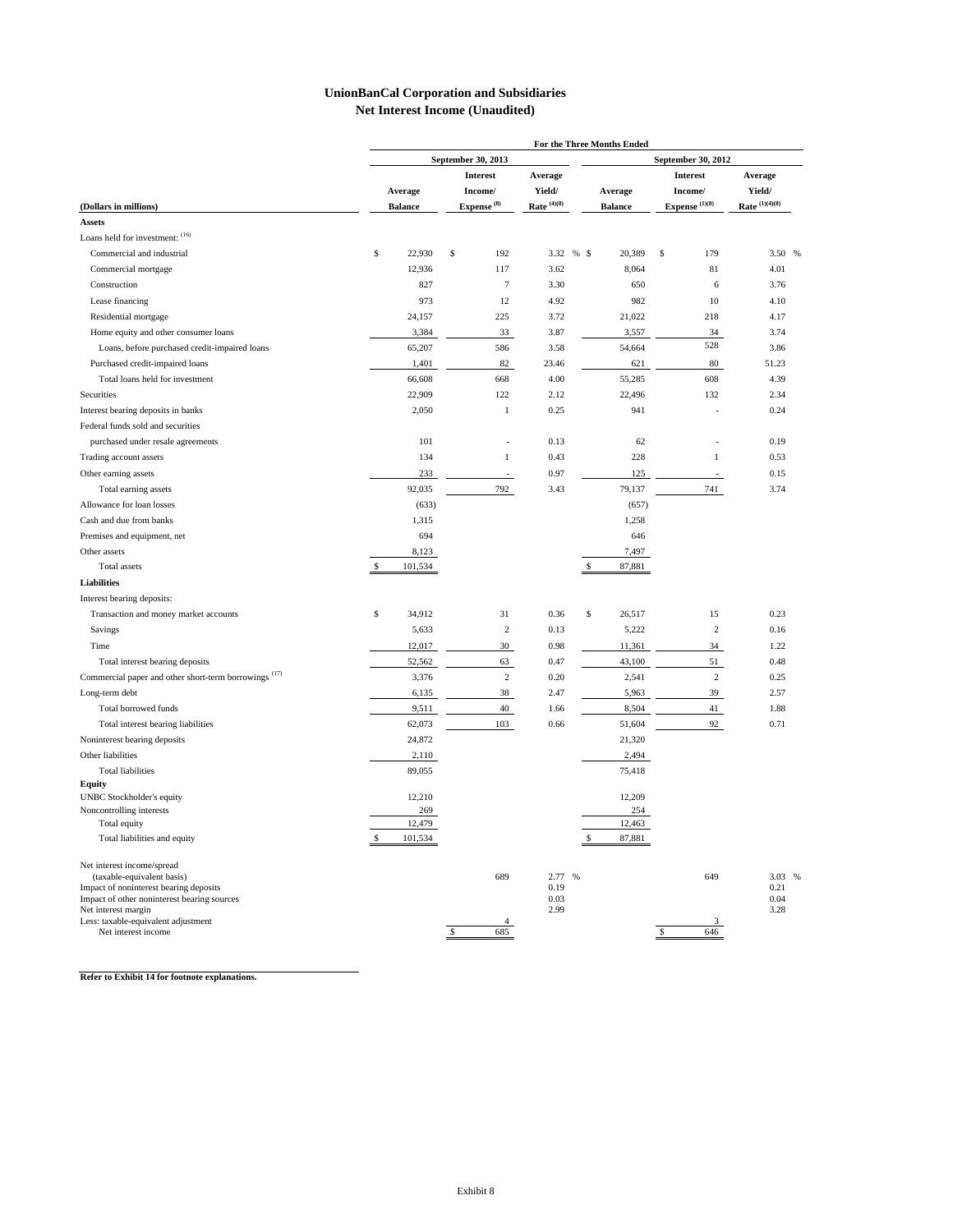## **UnionBanCal Corporation and Subsidiaries Net Interest Income (Unaudited)**

|                                                                      |              |                |   |                        | For the Nine Months Ended |           |                    |    |                  |                         |  |  |  |
|----------------------------------------------------------------------|--------------|----------------|---|------------------------|---------------------------|-----------|--------------------|----|------------------|-------------------------|--|--|--|
|                                                                      |              |                |   | September 30, 2013     |                           |           | September 30, 2012 |    |                  |                         |  |  |  |
|                                                                      |              |                |   | <b>Interest</b>        | Average                   |           |                    |    | <b>Interest</b>  | Average                 |  |  |  |
|                                                                      |              | Average        |   | <b>Income</b>          | Yield/                    |           | Average            |    | Income/          | Yield/                  |  |  |  |
| (Dollars in millions)                                                |              | <b>Balance</b> |   | Expense <sup>(8)</sup> | Rate $(4)(8)$             |           | <b>Balance</b>     |    | Expense $(1)(8)$ | <b>Rate</b> $(1)(4)(8)$ |  |  |  |
| <b>Assets</b>                                                        |              |                |   |                        |                           |           |                    |    |                  |                         |  |  |  |
| Loans held for investment: (16)                                      |              |                |   |                        |                           |           |                    |    |                  |                         |  |  |  |
| Commercial and industrial                                            | $\mathbb{S}$ | 21,996         | S | 554                    | 3.37                      | S<br>$\%$ | 20,066             | \$ | 535              | 3.56                    |  |  |  |
| Commercial mortgage                                                  |              | 11,573         |   | 330                    | 3.81                      |           | 8,204              |    | 248              | 4.03                    |  |  |  |
| Construction                                                         |              | 760            |   | 22                     | 3.84                      |           | 720                |    | 22               | 4.12                    |  |  |  |
| Lease financing                                                      |              | 1,030          |   | 28                     | 3.61                      |           | 1,006              |    | 32               | 4.23                    |  |  |  |
| Residential mortgage                                                 |              | 23,485         |   | 667                    | 3.79                      |           | 20,396             |    | 654              | 4.28                    |  |  |  |
| Home equity and other consumer loans                                 |              | 3,495          |   | 100                    | 3.85                      |           | 3,627              |    | 105              | 3.85                    |  |  |  |
| Loans, before purchased credit-impaired loans                        |              | 62,339         |   | 1,701                  | 3.64                      |           | 54,019             |    | 1,596            | 3.94                    |  |  |  |
| Purchased credit-impaired loans                                      |              | 1,294          |   | 245                    | 25.30                     |           | 773                |    | 219              | 37.88                   |  |  |  |
| Total loans held for investment                                      |              | 63,633         |   | 1,946                  | 4.08                      |           | 54,792             |    | 1,815            | 4.42                    |  |  |  |
| Securities                                                           |              | 22,643         |   | 365                    | 2.15                      |           | 23,657             |    | 409              | 2.30                    |  |  |  |
| Interest bearing deposits in banks                                   |              | 2,671          |   | 5                      | 0.25                      |           | 1,254              |    | $\overline{c}$   | 0.25                    |  |  |  |
| Federal funds sold and securities                                    |              |                |   |                        |                           |           |                    |    |                  |                         |  |  |  |
| purchased under resale agreements                                    |              | 131            |   |                        | 0.17                      |           | 62                 |    |                  | 0.21                    |  |  |  |
| Trading account assets                                               |              | 149            |   | $\mathbf{1}$           | 0.36                      |           | 185                |    | $\mathbf{1}$     | 0.57                    |  |  |  |
| Other earning assets                                                 |              | 252            |   | $\mathbf{1}$           | 0.62                      |           | 135                |    |                  | 0.15                    |  |  |  |
| Total earning assets                                                 |              | 89,479         |   | 2,318                  | 3.46                      |           | 80,085             |    | 2,227            | 3.71                    |  |  |  |
| Allowance for loan losses                                            |              | (642)          |   |                        |                           |           | (710)              |    |                  |                         |  |  |  |
| Cash and due from banks                                              |              | 1,356          |   |                        |                           |           | 1,299              |    |                  |                         |  |  |  |
|                                                                      |              | 701            |   |                        |                           |           | 659                |    |                  |                         |  |  |  |
| Premises and equipment, net                                          |              | 8,090          |   |                        |                           |           | 7,600              |    |                  |                         |  |  |  |
| Other assets<br><b>Total</b> assets                                  | S            | 98.984         |   |                        |                           | s         | 88,933             |    |                  |                         |  |  |  |
| <b>Liabilities</b>                                                   |              |                |   |                        |                           |           |                    |    |                  |                         |  |  |  |
|                                                                      |              |                |   |                        |                           |           |                    |    |                  |                         |  |  |  |
| Interest bearing deposits:                                           |              |                |   |                        |                           |           |                    |    |                  |                         |  |  |  |
| Transaction and money market accounts                                | s            | 32,983         |   | 79                     | 0.32                      | S         | 25,926             |    | 43               | 0.22                    |  |  |  |
| Savings                                                              |              | 5,717          |   | 6                      | 0.13                      |           | 5,271              |    | 6                | 0.16                    |  |  |  |
| Time                                                                 |              | 12,346         |   | 99                     | 1.07                      |           | 12,636             |    | 108              | 1.15                    |  |  |  |
| Total interest bearing deposits                                      |              | 51,046         |   | 184                    | 0.48                      |           | 43,833             |    | 157              | 0.48                    |  |  |  |
| Commercial paper and other short-term borrowings <sup>(17)</sup>     |              | 2,814          |   | $\overline{4}$         | 0.19                      |           | 3,851              |    | $\,$ 8 $\,$      | 0.27                    |  |  |  |
| Long-term debt                                                       |              | 5,629          |   | 109                    | 2.57                      |           | 5,907              |    | 111              | 2.50                    |  |  |  |
| Total borrowed funds                                                 |              | 8,443          |   | 113                    | 1.78                      |           | 9,758              |    | 119              | 1.62                    |  |  |  |
| Total interest bearing liabilities                                   |              | 59,489         |   | 297                    | 0.67                      |           | 53,591             |    | 276              | 0.69                    |  |  |  |
| Noninterest bearing deposits                                         |              | 24,646         |   |                        |                           |           | 20,615             |    |                  |                         |  |  |  |
| Other liabilities                                                    |              | 2,118          |   |                        |                           |           | 2,554              |    |                  |                         |  |  |  |
| <b>Total liabilities</b>                                             |              | 86,253         |   |                        |                           |           | 76,760             |    |                  |                         |  |  |  |
| Equity<br><b>UNBC</b> Stockholder's equity                           |              | 12,463         |   |                        |                           |           | 11,913             |    |                  |                         |  |  |  |
| Noncontrolling interests                                             |              | 268            |   |                        |                           |           | 260                |    |                  |                         |  |  |  |
| Total equity                                                         |              | 12,731         |   |                        |                           |           | 12,173             |    |                  |                         |  |  |  |
| Total liabilities and equity                                         |              | 98,984         |   |                        |                           | \$.       | 88,933             |    |                  |                         |  |  |  |
| Net interest income/spread                                           |              |                |   |                        |                           |           |                    |    |                  |                         |  |  |  |
| (taxable-equivalent basis)<br>Impact of noninterest bearing deposits |              |                |   | 2,021                  | 2.79 %<br>0.20            |           |                    |    | 1,951            | 3.02 %<br>0.19          |  |  |  |
| Impact of other noninterest bearing sources                          |              |                |   |                        | 0.03                      |           |                    |    |                  | 0.04                    |  |  |  |
| Net interest margin<br>Less: taxable-equivalent adjustment           |              |                |   | -11                    | 3.02                      |           |                    |    |                  | 3.25                    |  |  |  |
| Net interest income                                                  |              |                |   | 2,010                  |                           |           |                    |    | 1,942            |                         |  |  |  |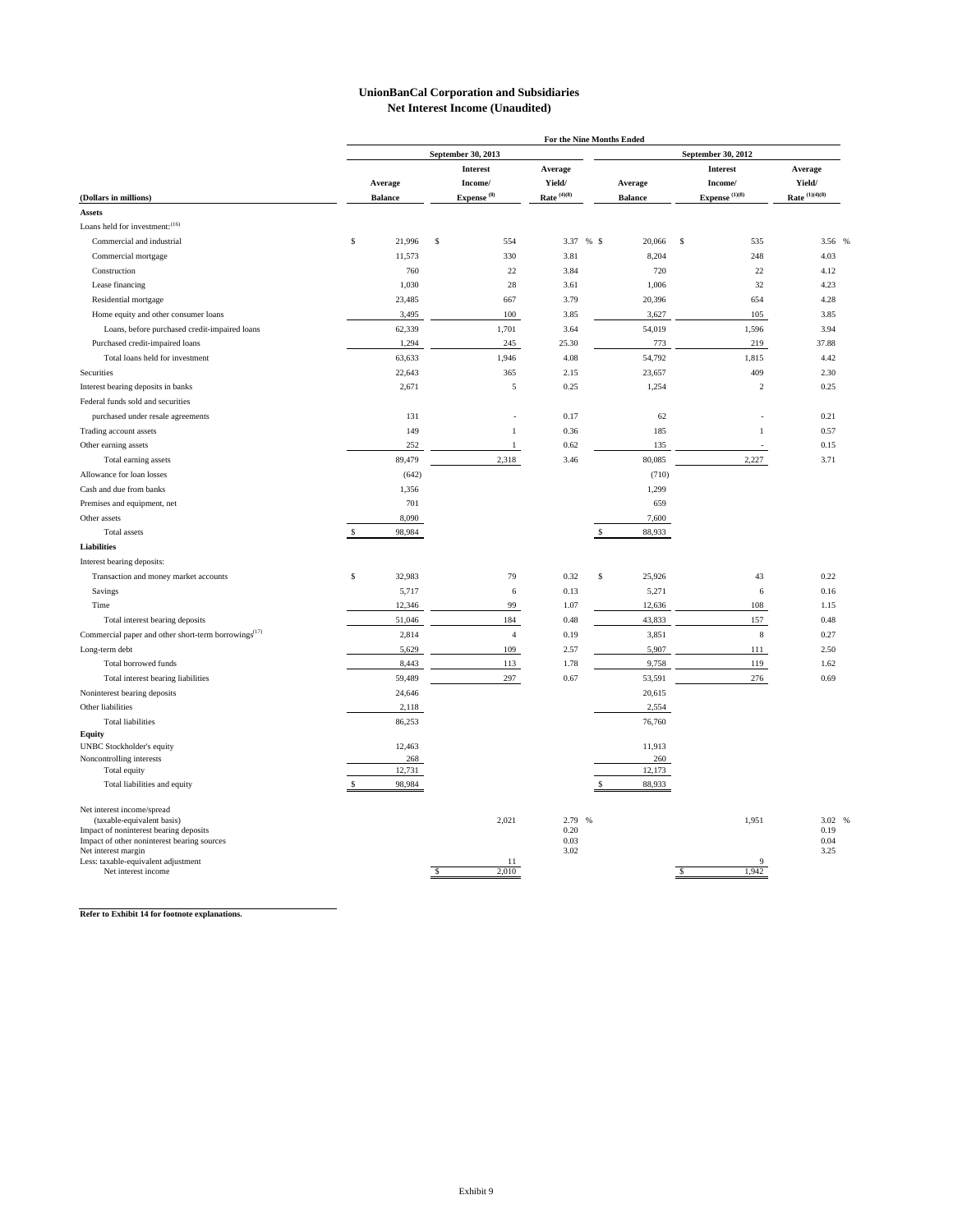# **UnionBanCal Corporation and Subsidiaries Loans and Nonperforming Assets (Unaudited)**

| (Dollars in millions)                                                                          | September 30,<br>2013 |               | <b>June 30,</b><br>2013 |               | March 31,<br>2013 |    | December 31,<br>2012 |    | September 30,<br>2012 |  |
|------------------------------------------------------------------------------------------------|-----------------------|---------------|-------------------------|---------------|-------------------|----|----------------------|----|-----------------------|--|
| Loans held for investment (period end)                                                         |                       |               |                         |               |                   |    |                      |    |                       |  |
| Loans held for investment:                                                                     |                       |               |                         |               |                   |    |                      |    |                       |  |
| Commercial and industrial                                                                      | \$<br>23.125          | \$            | 22.266                  | \$            | 21.433            | \$ | 20,827               | \$ | 20.124                |  |
| Commercial mortgage                                                                            | 12,905                |               | 13,008                  |               | 9,918             |    | 9,939                |    | 8,293                 |  |
| Construction                                                                                   | 855                   |               | 808                     |               | 659               |    | 627                  |    | 678                   |  |
| Lease financing                                                                                | 972                   |               | 984                     |               | 1,060             |    | 1.104                |    | 962                   |  |
| Total commercial portfolic                                                                     | 37,857                |               | 37,066                  |               | 33,070            |    | 32,497               |    | 30,057                |  |
| Residential mortgage                                                                           | 24,714                |               | 23,835                  |               | 23,146            |    | 22,705               |    | 21,335                |  |
| Home equity and other consumer loans                                                           | 3,336                 |               | 3,456                   |               | 3,542             |    | 3,647                |    | 3,494                 |  |
| Total consumer portfolio                                                                       | 28.050                |               | 27,291                  |               | 26,688            |    | 26,352               |    | 24.829                |  |
| Loans held for investment, before purchased credit-impaired loans                              | 65,907                |               | 64,357                  |               | 59,758            |    | 58,849               |    | 54,886                |  |
| Purchased credit-impaired loans                                                                | 1,263                 |               | 1,486                   |               | 1,124             |    | 1,185                |    | 524                   |  |
| Total loans held for investment                                                                | 67,170                | \$            | 65,843                  | \$            | 60,882            | \$ | 60,034               | \$ | 55,410                |  |
| Nonperforming Assets (period end)<br>Nonaccrual loans:                                         |                       |               |                         |               |                   |    |                      |    |                       |  |
| Commercial and industrial                                                                      | \$<br>62              | \$            | 69                      | \$            | 49                | \$ | 48                   | \$ | 36                    |  |
| Commercial mortgage                                                                            | 88                    |               | 62                      |               | 57                |    | 65                   |    | 91                    |  |
| Total commercial portfolic                                                                     | 150                   |               | 131                     |               | 106               |    | 113                  |    | 127                   |  |
| Residential mortgage                                                                           | 293                   |               | 315                     |               | 326               |    | 306                  |    | 325                   |  |
| Home equity and other consumer loans                                                           | 48                    |               | 50                      |               | 59                |    | 56                   |    | 52                    |  |
| Total consumer portfolio                                                                       | 341                   |               | 365                     |               | 385               |    | 362                  |    | 377                   |  |
| Nonaccrual loans, before purchased credit-impaired loans                                       | 491                   |               | 496                     |               | 491               |    | 475                  |    | 504                   |  |
| Purchased credit-impaired loans                                                                | 20                    |               | 24                      |               | 29                |    | 30                   |    | 30                    |  |
| Total nonaccrual loans                                                                         | 511                   |               | 520                     |               | 520               |    | 505                  |    | 534                   |  |
| <b>OREO</b>                                                                                    | 22                    |               | 25                      |               | 29                |    | 45                   |    | 22                    |  |
| FDIC covered OREO                                                                              | 41                    |               | 44                      |               | 58                |    | 66                   |    | 81                    |  |
| Total nonperforming assets                                                                     | 574                   | <sup>\$</sup> | 589                     | \$            | 607               | \$ | 616                  |    | 637                   |  |
| Total nonperforming assets, excluding purchased credit-impaired<br>loans and FDIC covered OREO | 513                   | S             | 521                     | S             | 520               | S  | 520                  |    | 526                   |  |
| Loans 90 days or more past due and still accruing <sup>(18)</sup>                              | \$<br>8               | \$            | 7                       | $\mathcal{S}$ | 3                 | \$ |                      |    |                       |  |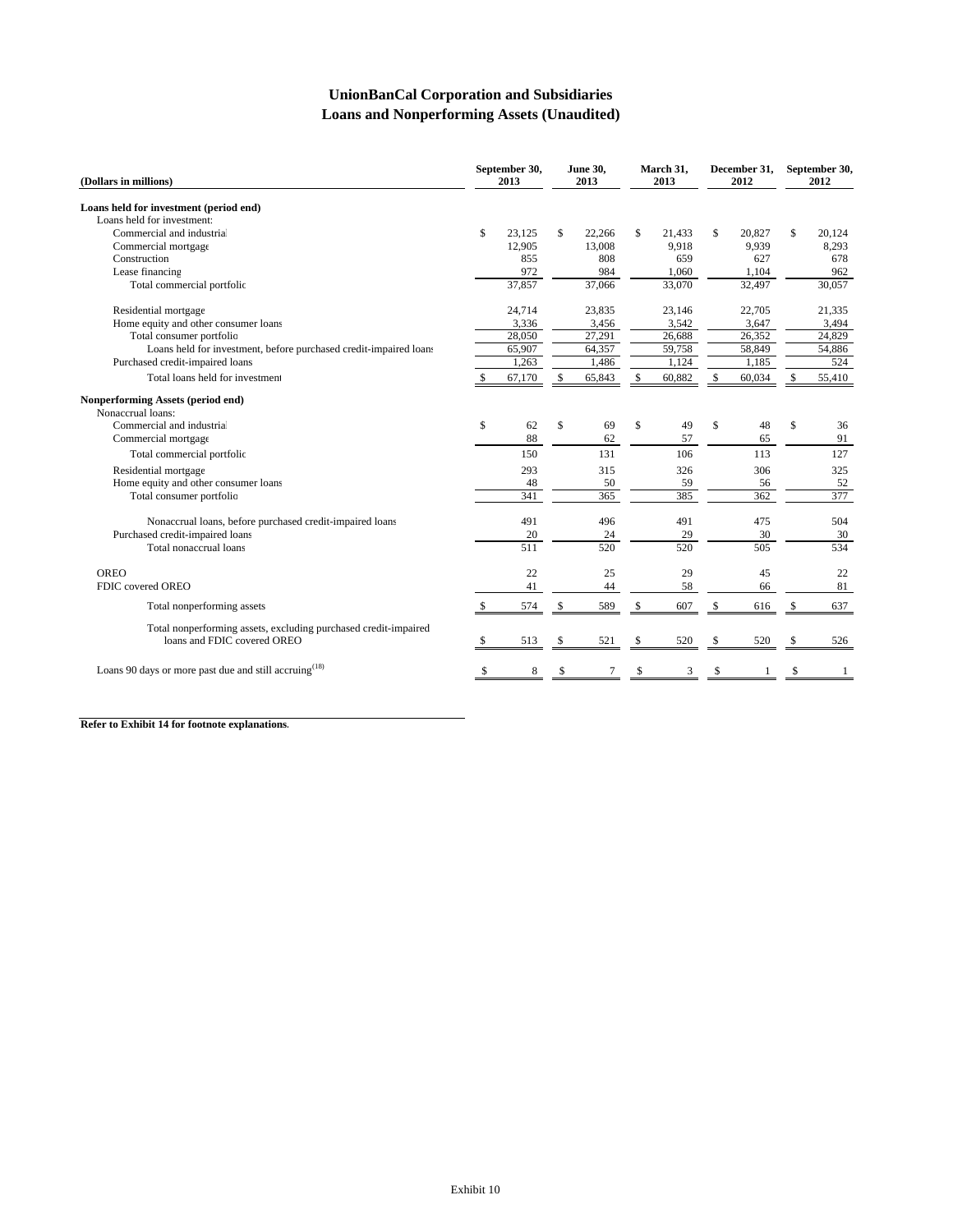## **UnionBanCal Corporation and Subsidiaries Allowance for Credit Losses (Unaudited)**

|                                                                                                                                                                      | As of and for the Three Months Ended |                |               |                 |                         |                |                         |                |                       |                          |  |  |
|----------------------------------------------------------------------------------------------------------------------------------------------------------------------|--------------------------------------|----------------|---------------|-----------------|-------------------------|----------------|-------------------------|----------------|-----------------------|--------------------------|--|--|
|                                                                                                                                                                      |                                      | September 30,  |               | <b>June 30,</b> | March 31,               |                | December 31.<br>2012    |                | September 30,<br>2012 |                          |  |  |
| (Dollars in millions)                                                                                                                                                | 2013                                 |                | 2013          |                 | 2013                    |                |                         |                |                       |                          |  |  |
| <b>Analysis of Allowance for Credit Losses</b>                                                                                                                       |                                      |                |               |                 |                         |                |                         |                |                       |                          |  |  |
| Balance, beginning of period                                                                                                                                         | \$                                   | 625            | Ś             | 638             | \$                      | 653            | \$                      | 668            | Ś                     | 656                      |  |  |
| (Reversal of) provision for loan losses, excluding FDIC covered loans<br>(Reversal of) provision for FDIC covered loan losses not subject to<br>FDIC indemnification |                                      | (16)           |               | (3)             |                         | (3)            |                         | (3)<br>(2)     |                       | 43<br>$\overline{c}$     |  |  |
| Increase (decrease) in allowance covered by FDIC indemnification<br>Other                                                                                            |                                      | (2)            |               | (2)             |                         | $\overline{c}$ |                         | (4)<br>(1)     |                       | 8<br>$\mathbf{1}$        |  |  |
| Loans charged off:                                                                                                                                                   |                                      |                |               |                 |                         |                |                         |                |                       |                          |  |  |
| Commercial and industrial                                                                                                                                            |                                      | (6)            |               | (11)            |                         | (1)            |                         | (6)            |                       | (12)                     |  |  |
| Commercial mortgage                                                                                                                                                  |                                      | (2)            |               | (1)             |                         | (2)            |                         | (3)            |                       | (1)                      |  |  |
| Construction                                                                                                                                                         |                                      | (1)            |               |                 |                         |                |                         |                |                       | $\overline{\phantom{a}}$ |  |  |
| Total commercial portfolio                                                                                                                                           |                                      | (9)            |               | (12)            |                         | (3)            |                         | (9)            |                       | (13)                     |  |  |
| Residential mortgage                                                                                                                                                 |                                      | (2)            |               | (3)             |                         | (7)            |                         | (6)            |                       | (22)                     |  |  |
| Home equity and other consumer loans                                                                                                                                 |                                      | (2)            |               | (5)             |                         | (6)            |                         | (9)            |                       | (19)                     |  |  |
| Total consumer portfolio                                                                                                                                             |                                      | (4)            |               | (8)             |                         | (13)           |                         | (15)           |                       | (41)                     |  |  |
| FDIC covered loans                                                                                                                                                   |                                      |                |               |                 |                         | (3)            |                         | (8)            |                       | (3)                      |  |  |
| Total loans charged off                                                                                                                                              |                                      | (13)           |               | (20)            |                         | (19)           |                         | (32)           |                       | (57)                     |  |  |
| Recoveries of loans previously charged off:                                                                                                                          |                                      |                |               |                 |                         |                |                         |                |                       |                          |  |  |
| Commercial and industrial                                                                                                                                            |                                      | 5              |               | $\overline{7}$  |                         | 3              |                         | 6              |                       | $\overline{7}$           |  |  |
| Commercial mortgage                                                                                                                                                  |                                      | $\overline{4}$ |               | $\overline{c}$  |                         |                |                         | 10             |                       | 5                        |  |  |
| Construction                                                                                                                                                         |                                      | $\overline{1}$ |               |                 |                         |                |                         | $\overline{c}$ |                       | $\mathbf{1}$             |  |  |
| Lease financing                                                                                                                                                      |                                      |                |               |                 |                         |                |                         | 5              |                       |                          |  |  |
| Total commercial portfolio                                                                                                                                           |                                      | 10             |               | $\overline{9}$  |                         | 3              |                         | 23             |                       | 13                       |  |  |
| Home equity and other consumer loans                                                                                                                                 |                                      | $\overline{c}$ |               |                 |                         |                |                         |                |                       |                          |  |  |
| Total consumer portfolio                                                                                                                                             |                                      | $\overline{c}$ |               | $\mathbf{1}$    |                         |                |                         | $\mathbf{1}$   |                       | -1                       |  |  |
| FDIC covered loans                                                                                                                                                   |                                      | 2              |               | $\overline{c}$  |                         |                |                         | $\overline{3}$ |                       | -1                       |  |  |
| Total recoveries of loans previously charged off                                                                                                                     |                                      | 14             |               | 12              |                         | $\overline{5}$ |                         | 27             |                       | 15                       |  |  |
| Net loans recovered (charged off)                                                                                                                                    |                                      |                |               | (8)             |                         | (14)           |                         | (5)            |                       | (42)                     |  |  |
| Ending balance of allowance for loan losses                                                                                                                          |                                      | 608            |               | 625             |                         | 638            |                         | 653            |                       | 668                      |  |  |
| Allowance for losses on off-balance sheet commitments                                                                                                                |                                      | 131            |               | 136             |                         | 138            |                         | 117            |                       | 126                      |  |  |
| Total allowance for credit losses                                                                                                                                    | \$                                   | 739            | $\mathcal{S}$ | 761             | $\overline{\mathbf{s}}$ | 776            | $\overline{\mathbf{s}}$ | 770            | $\mathcal{S}$         | 794                      |  |  |
| Components of allowance for loan losses:                                                                                                                             |                                      |                |               |                 |                         |                |                         |                |                       |                          |  |  |
| Allowance for loan losses, excluding allowance on purchased                                                                                                          |                                      |                |               |                 |                         |                |                         |                |                       |                          |  |  |
| credit-impaired loans                                                                                                                                                | \$                                   | 607            | S             | 624             | \$                      | 637            | S                       | 652            | S                     | 656                      |  |  |
| Allowance for loan losses on purchased credit-impaired loans                                                                                                         |                                      |                |               |                 |                         |                |                         |                |                       | 12                       |  |  |
| Total allowance for loan losses                                                                                                                                      | S                                    | 608            | \$            | 625             | S                       | 638            | S                       | 653            | S                     | 668                      |  |  |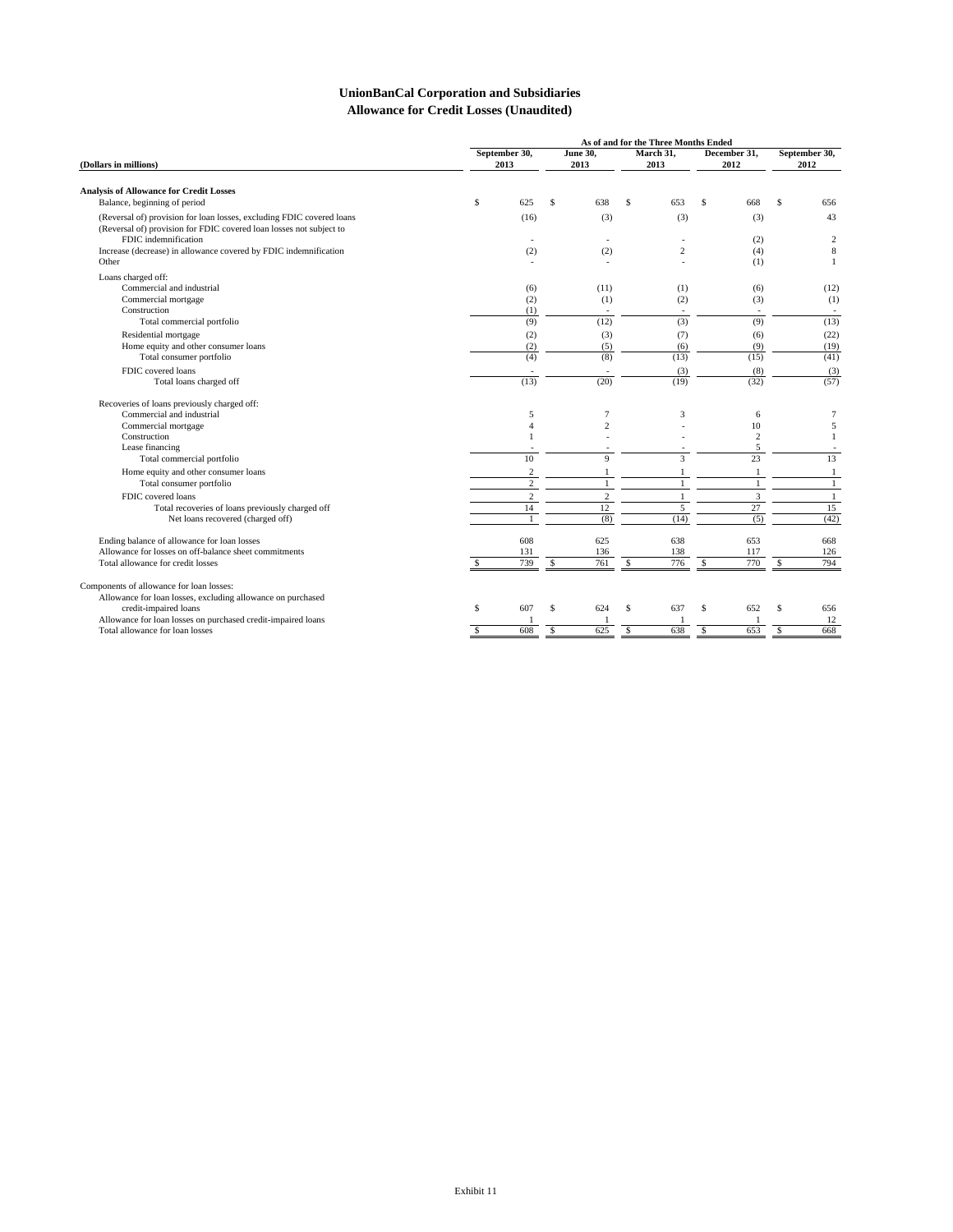# **UnionBanCal Corporation and Subsidiaries Securities Available for Sale (Unaudited)**

| (Dollars in millions)<br>U.S. government sponsored agencies |    | September 30, 2013 |    |               |   | June 30, 2013     |    |                      |   | <b>Fair Value</b><br><b>Amount Change from</b> | <b>Fair Value</b><br>% Change from |  |  |
|-------------------------------------------------------------|----|--------------------|----|---------------|---|-------------------|----|----------------------|---|------------------------------------------------|------------------------------------|--|--|
|                                                             |    | Amortized<br>Cost  |    | Fair<br>Value |   | Amortized<br>Cost |    | Fair<br><b>Value</b> |   | <b>June 30.</b>                                | <b>June 30.</b>                    |  |  |
|                                                             |    |                    |    |               |   |                   |    |                      |   | 2013                                           | 2013                               |  |  |
|                                                             | \$ | 138                | \$ | 139           | S | 362               | S. | 364                  | S | (225)                                          | $(62)$ %                           |  |  |
| Residential mortgage-backed securities:                     |    |                    |    |               |   |                   |    |                      |   |                                                |                                    |  |  |
| U.S. government and government sponsored agencies           |    | 10,035             |    | 9,782         |   | 14,930            |    | 14,673               |   | (4,891)                                        | (33)                               |  |  |
| Privately issued                                            |    | 238                |    | 241           |   | 330               |    | 328                  |   | (87)                                           | (27)                               |  |  |
| Commercial mortgage-backed securities                       |    | 2,047              |    | 1,976         |   | 3,904             |    | 3,750                |   | (1,774)                                        | (47)                               |  |  |
| Collateralized loan obligations                             |    | 2,605              |    | 2,613         |   | 2,414             |    | 2,445                |   | 168                                            |                                    |  |  |
| Asset-backed and other                                      |    | 58                 |    | 59            |   | 79                |    | 80                   |   | (21)                                           | (26)                               |  |  |
| Asset Liability Management securities                       |    | 15,121             |    | 14,810        |   | 22,019            |    | 21,640               |   | (6,830)                                        | (32)                               |  |  |
| Other debt securities:                                      |    |                    |    |               |   |                   |    |                      |   |                                                |                                    |  |  |
| Direct bank purchase bonds                                  |    | 1,916              |    | 1,908         |   | 1,708             |    | 1,703                |   | 205                                            | 12                                 |  |  |
| Other                                                       |    | 148                |    | 147           |   | 155               |    | 152                  |   | (5)                                            | (3)                                |  |  |
| Equity securities                                           |    | 6                  |    |               |   | 15                |    | 15                   |   | (8)                                            | (53)                               |  |  |
| Total securities available for sale                         |    | 17,191             |    | 16,872        |   | 23,897            |    | 23,510               |   | (6,638)                                        | $(28)$ %                           |  |  |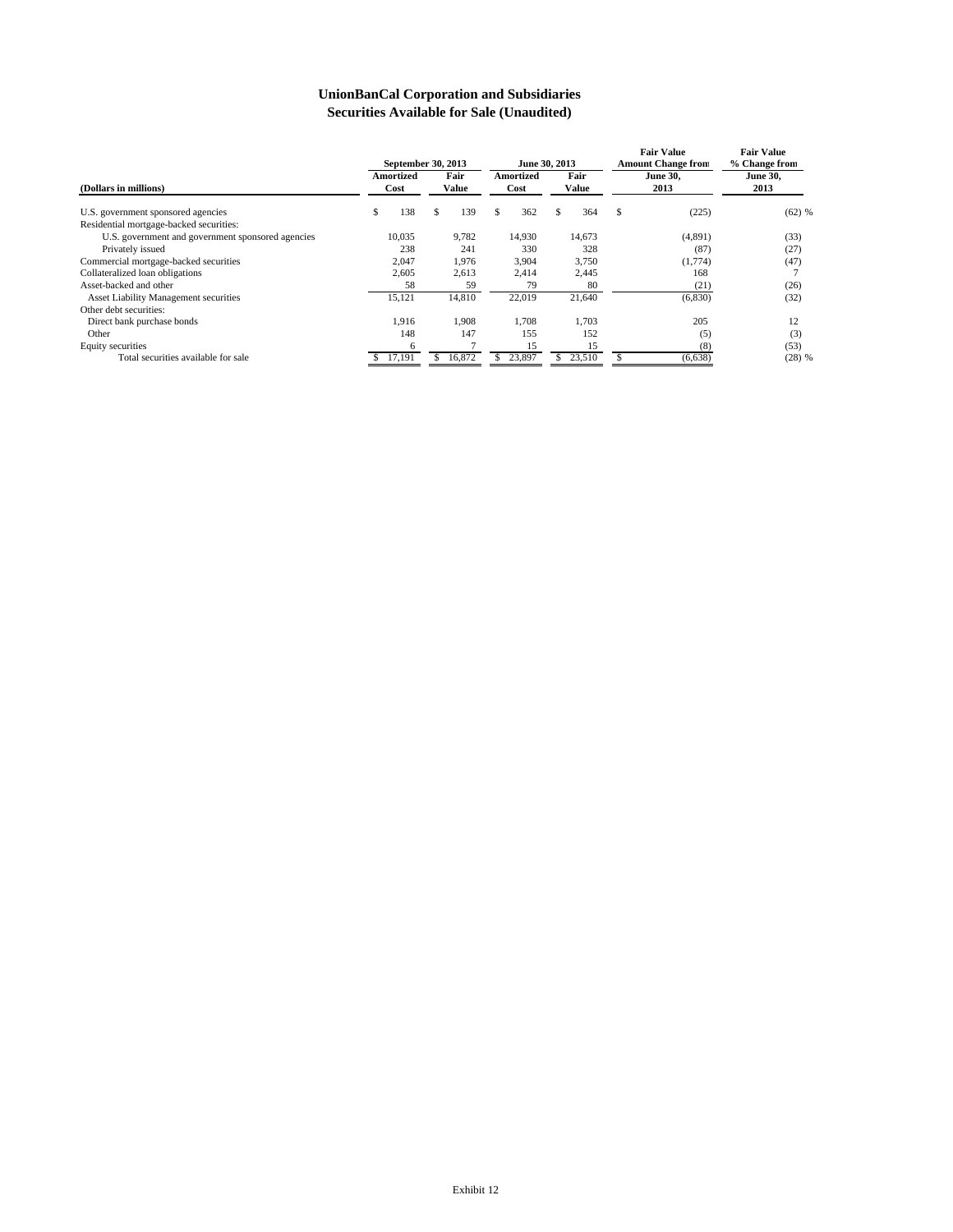#### **UnionBanCal Corporation and Subsidiaries Reconciliation of Non-GAAP Measures (Unaudited)**

The following table presents a reconciliation between certain Generally Accepted Accounting Principles (GAAP) amounts and specific non-GAAP measures as used to compute selected non-GAAP financial ratios.

|                                                                                                       | September 30, |                | June 30,    |                | As of and for the Three Months Ended<br>March 31, |                | December 31,       |                       |     | September 30,         | September 30, |              | For the Nine Months Ended<br>September 30,<br>$2012^{(1)}$ |                |
|-------------------------------------------------------------------------------------------------------|---------------|----------------|-------------|----------------|---------------------------------------------------|----------------|--------------------|-----------------------|-----|-----------------------|---------------|--------------|------------------------------------------------------------|----------------|
| (Dollars in millions)                                                                                 |               | 2013           |             | $2013^{(1)}$   |                                                   | $2013^{(1)}$   |                    | $2012$ <sup>(1)</sup> |     | $2012$ <sup>(1)</sup> |               | 2013         |                                                            |                |
| Net income attributable to UNBC                                                                       | \$.           | 198            | s           | 142            | s                                                 | 148            | \$                 | 124                   | S   | 124                   | s             | 488          | s                                                          | 505            |
| Adjustments for merger costs related to acquisitions, net of tax                                      |               | 15             |             | 27             |                                                   | 24             |                    | 26                    |     | $\overline{3}$        |               | 66           |                                                            | 6              |
| Net adjustments for privatization transaction, net of tax                                             |               | (14)           |             | (8)            |                                                   | (1)            |                    | $\overline{c}$        |     | 5                     |               | (23)         |                                                            | 18             |
| Net income attributable to UNBC, excluding impact of                                                  |               |                |             |                |                                                   |                |                    |                       |     |                       |               |              |                                                            |                |
| privatization transaction and merger costs related to acquisitions                                    |               | 199            |             | 161            |                                                   | 171            |                    | 152                   |     | 132                   |               | 531          |                                                            | 529            |
| Average total assets                                                                                  | \$.           | 101.534        | s           | 98,714         | \$.                                               | 96,649         | $\mathbf{\hat{S}}$ | 92.051                | s   | 87,881                | s             | 98.984       | $\mathcal{S}$                                              | 88,933         |
| Net adjustments related to privatization transaction                                                  |               | 2,309          |             | 2,318          |                                                   | 2,330          |                    | 2,345                 |     | 2,359                 |               | 2,319        |                                                            | 2,376          |
| Average total assets, excluding impact of privatization transaction                                   | S             | 99,225         | S           | 96,396         | <sup>\$</sup>                                     | 94,319         | \$                 | 89,706                | S   | 85,522                | S             | 96,665       |                                                            | 86,557         |
| Return on average assets <sup>(4)</sup>                                                               |               | 0.78 %         |             | 0.58 %         |                                                   | 0.61%          |                    | 0.54 %                |     | 0.56 %                |               | 0.66%        |                                                            | 0.76%          |
| Return on average assets, excluding impact of privatization                                           |               |                |             |                |                                                   |                |                    |                       |     |                       |               |              |                                                            |                |
| transaction and merger costs related to acquisitions <sup>(4)(5)</sup>                                |               | 0.81           |             | 0.66           |                                                   | 0.72           |                    | 0.68                  |     | 0.62                  |               | 0.73         |                                                            | 0.81           |
|                                                                                                       |               |                |             |                |                                                   |                |                    |                       |     |                       |               |              |                                                            |                |
| Average UNBC stockholder's equity                                                                     | \$.           | 12,210         | \$.         | 12,599         | <sup>\$</sup>                                     | 12,584         | \$.                | 12.559                | \$. | 12,209                | <sup>\$</sup> | 12,463       | S                                                          | 11,913         |
| Adjustments for merger costs related to acquisitions                                                  |               | (93)           |             | (64)           |                                                   | (48)           |                    | (15)                  |     | (5)                   |               | (71)         |                                                            | (2)            |
| Net adjustments for privatization transaction                                                         |               | 2,319          |             | 2,337          |                                                   | 2,353          |                    | 2,360                 |     | 2,366                 |               | 2,336        |                                                            | 2,370          |
| Average UNBC stockholder's equity, excluding impact of                                                |               |                |             |                |                                                   |                |                    |                       |     |                       |               |              |                                                            |                |
| privatization transaction and merger costs related to acquisitions                                    |               | 9.984          |             | 10.326         |                                                   | 10.279         |                    | 10.214                |     | 9.848                 |               | 10.198       |                                                            | 9,545          |
| Return on average UNBC stockholder's equity <sup>(4)</sup>                                            |               | 6.50<br>$Q_0'$ |             | 4.53           | 96                                                | 4.68           |                    | 3.95<br>96            |     | 4.06                  |               | 5.23         |                                                            | 5.65           |
| Return on average UNBC stockholder's equity, excluding impact of                                      |               |                |             |                |                                                   |                |                    |                       |     |                       |               |              |                                                            |                |
| privatization transaction and merger costs related to acquisitions <sup>(4)(5)</sup>                  |               | 8.01           |             | 6.17           |                                                   | 6.69           |                    | 5.95                  |     | 5.39                  |               | 6.95         |                                                            | 7.39           |
|                                                                                                       |               |                |             |                |                                                   |                |                    |                       |     |                       |               |              |                                                            |                |
| Noninterest expense                                                                                   | S             | 689            | s           | 702            | \$.                                               | 713            | $\mathbf{\hat{S}}$ | 715                   | s   | 638                   | s             | 2,104        | s                                                          | 1,851          |
| Less: Foreclosed asset expense and other credit costs                                                 |               | (2)            |             | (3)            |                                                   | (1)            |                    | 6                     |     |                       |               | (6)          |                                                            | $\overline{2}$ |
| Less: (Reversal of) provision for losses on off-balance sheet commitments                             |               | -1             |             | (2)            |                                                   | 15             |                    | (10)                  |     | (4)                   |               | 14           |                                                            | (7)            |
| Less: Productivity initiative costs                                                                   |               | 14             |             | 13             |                                                   | $\overline{4}$ |                    | 19                    |     | 10                    |               | 31           |                                                            | 18             |
| Less: Low income housing credit (LIHC) investment amortization expense                                |               | 17             |             | 20             |                                                   | 15             |                    | 17                    |     | 15                    |               | 52           |                                                            | 46             |
| Less: Expenses of the LIHC consolidated VIEs                                                          |               | 11             |             | 6              |                                                   | 6              |                    | 6                     |     | 10                    |               | 23           |                                                            | 25             |
| Less: Merger costs related to acquisitions                                                            |               | 25             |             | 44             |                                                   | 40             |                    | 43                    |     | 6                     |               | 109          |                                                            | 10             |
| Less: Net adjustments related to privatization transaction                                            |               | 13             |             | 14             |                                                   | 14             |                    | 17                    |     | 21                    |               | 41           |                                                            | 64             |
| Less: Debt termination fees from balance sheet repositioning                                          |               |                |             |                |                                                   |                |                    |                       |     | 30                    |               |              |                                                            | 30             |
| Less: Intangible asset amortization                                                                   |               | 3              |             | $\overline{4}$ |                                                   |                |                    |                       |     |                       |               | 10           |                                                            |                |
| Noninterest expense, as adjusted (a)                                                                  |               | 607            |             | 606            | <sup>\$</sup>                                     | 617            | \$                 | 617                   | S   | 550                   |               | 1,830        |                                                            | 1,663          |
|                                                                                                       |               |                |             |                |                                                   |                |                    |                       |     |                       |               |              |                                                            |                |
| Total revenue                                                                                         | $\mathbf{s}$  | 919            | \$          | 873            | <sup>\$</sup>                                     | 904            | \$                 | 890                   | S   | 843                   | s             | 2,696        | s                                                          | 2,531          |
| Add: Net interest income taxable-equivalent adjustment                                                |               | $\overline{4}$ |             | $\overline{4}$ |                                                   | $\sqrt{3}$     |                    | $\sqrt{3}$            |     | $\mathbf{3}$          |               | 11           |                                                            | $\overline{9}$ |
| Less: Productivity initiative gains                                                                   |               | 11             |             |                |                                                   |                |                    |                       |     |                       |               | 11           |                                                            | 23             |
| Less: Accretion related to privatization-related fair value adjustments                               |               | 8              |             | 3              |                                                   | 5              |                    | 15                    |     | 42                    |               | 16           |                                                            | 63             |
| Less: Other credit costs<br>Total revenue, as adjusted (b)                                            | s             | 903            | S           | 872            | <sup>\$</sup>                                     | (9)<br>911     | \$                 | 878                   | S   | 804                   | S             | (6)<br>2,686 | -S                                                         | 2,454          |
|                                                                                                       |               |                |             |                |                                                   |                |                    |                       |     |                       |               |              |                                                            |                |
| Adjusted efficiency ratio $(a)/(b)^{(7)}$                                                             |               | 67.21<br>96    |             | 69.45 %        |                                                   | 67.72<br>96    |                    | 70.22 %               |     | 68.33 %               |               | 68.10 %      |                                                            | 67.81 %        |
| Total UNBC stockholder's equity                                                                       | S             | 12.549         | S           | 12.371         | \$.                                               | 12,565         | \$.                | 12,461                | S   | 12,407                |               |              |                                                            |                |
| Less: Goodwill                                                                                        |               | 3,168          |             | 3,186          |                                                   | 2,952          |                    | 2,942                 |     | 2,457                 |               |              |                                                            |                |
| Less: Intangible assets, except mortgage servicing rights (MSRs                                       |               | 287            |             | 321            |                                                   | 337            |                    | 373                   |     | 298                   |               |              |                                                            |                |
| Less: Deferred tax liabilities related to goodwill and intangible asset<br>Tangible common equity (c) |               | (110)<br>9,204 | S           | (118)<br>8,982 | S                                                 | (122)<br>9,398 | S                  | (129)<br>9,275        |     | (117)<br>9,769        |               |              |                                                            |                |
|                                                                                                       |               |                |             |                |                                                   |                |                    |                       |     |                       |               |              |                                                            |                |
| Tier 1 capital, determined in accordance with regulatory requirements                                 | \$            | 10,153         | $\mathbb S$ | 9,931          | $\mathbb S$                                       | 10,031         | \$                 | 9,864                 | s   | 10,196                |               |              |                                                            |                |
| Less: Junior subordinated debt payable to trust:                                                      |               | 66             |             | 66             |                                                   | 66             |                    | 66                    |     |                       |               |              |                                                            |                |
| Tier 1 common equity (d)                                                                              |               | 10,087         | <b>S</b>    | 9,865          | <b>S</b>                                          | 9,965          | \$                 | 9,798                 | -S  | 10,196                |               |              |                                                            |                |
| Total assets                                                                                          | $\mathbf{s}$  | 105,484        | $\mathbb S$ | 102,279        | $\mathbb S$                                       | 96,975         | \$                 | 97,008                | s   | 88,185                |               |              |                                                            |                |
| Less: Goodwill                                                                                        |               | 3,168          |             | 3,186          |                                                   | 2,952          |                    | 2,942                 |     | 2,457                 |               |              |                                                            |                |
| Less: Intangible assets, except MSRs                                                                  |               | 287<br>(110)   |             | 321<br>(118)   |                                                   | 337<br>(122)   |                    | 373<br>(129)          |     | 298<br>(117)          |               |              |                                                            |                |
| Less: Deferred tax liabilities related to goodwill and intangible asset<br>Tangible assets (e)        |               | 102,139        |             | 98,890         | -S                                                | 93,808         |                    | 93,822                |     | 85,547                |               |              |                                                            |                |
| Risk-weighted assets, determined in accordance with regulatory requirements $(f)$ <sup>8)</sup>       | s             | 90,784         | S           | 85,979         | <sup>\$</sup>                                     | 80,018         | \$                 | 79,321                | S   | 74,065                |               |              |                                                            |                |
| Tangible common equity ratio $(c)/(e)^{(12)}$                                                         |               | 9.01<br>$\%$   |             | 9.08           | %                                                 | 10.02<br>$\%$  |                    | 9.89<br>%             |     | 11.42 %               |               |              |                                                            |                |
| Tier 1 common capital ratio $(d)/(f)^{(9)(10)(11)}$                                                   |               | 11.11          |             | 11.47          |                                                   | 12.45          |                    | 12.35                 |     | 13.77                 |               |              |                                                            |                |